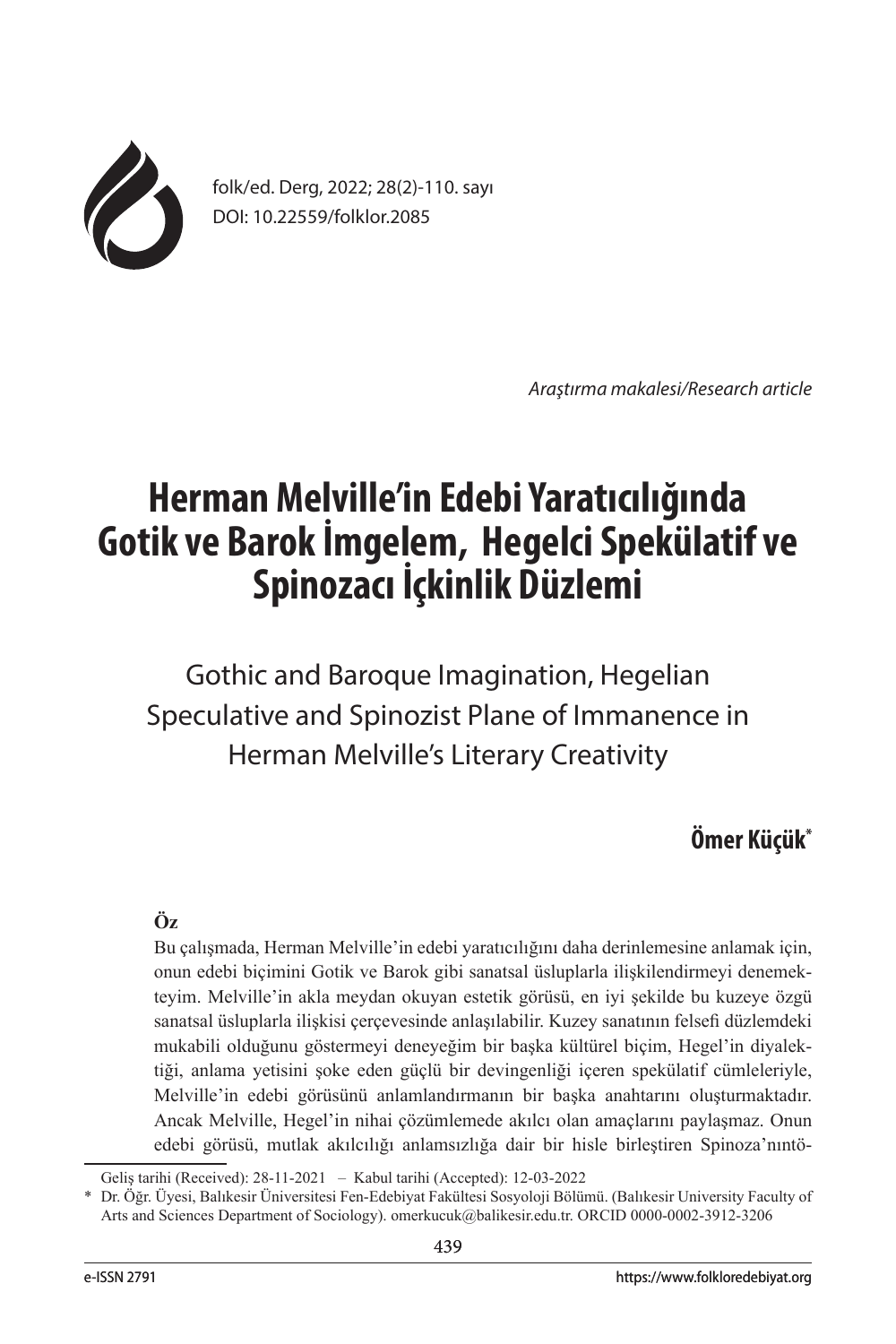zü aracılığıyla daha iyi anlaşılabilir. Melville'in romanlarında ana konu,yalıtık insankahramanlar değil,bir gemi ya da bir ada üzerinde beliren canlı cansızbütün bir varlık sahasıdır. Deleuze'ün Spinoza'nın tözünden hareketle geliştirdiği "içkinlik düzlemi" kavramı, Melville'in roman-varlık'ının bu bütüncüllüğünü anlamaya yardımcı olmaktadır. Bu içkinlik düzleminde, insanlar, hayvanlar ve bitkiler arasında "düzenlemeler" ve "oluşlar" ortaya çıkar. İçkinlik düzlemi olarak roman-varlığın ardında ise, asli harekete geçirici unsur olarak kapitalist üretim biçimi, kendisini duyurmaktadır. Çalışmada sanatsal, edebi ve felsefi biçimler arasında ilişkiler kurulurken yapısalcılık akımından esinlenen biçimsel benzeşim ve eşmantıklar kurma yönteminden yararlanılmıştır. Böylece Melville'in edebi yaratıcılığının anlamlandırılması ve kültürel biçimler alanında bağlamsallaştırılması yolunda bir adım atılmıştır.

**Anahtar sözcükler**: *Melville, Gotik, Hegel, spekülatif, Spinoza, içkinlik düzlemi, oluş*

## **Abstract**

In this article, I try to relate Herman Melville's literary creativity to Gothic and baroque art forms to understand the aesthetic vision revealed in his novels more in a more comprehensive manner. Melville's aesthetic vision challenges the understanding and it can best be understood in relation to northern artistic styles. Another cultural form, Hegel's dialectics with its speculative sentences, as the counterpart of northern art in philosophy, is another key to understand Melville's literary vision.However, Melville does not share Hegel's rational aims. His literary vision can be better understood through Spinoza's substance, which combines absolute rationality with a sense of meaninglessness. The main subject in Melville's novels is not limited to human heroes, but rather a whole field of existence that appears on a ship or an island. Deleuze's concept"plane of immanence", which is inspired by Spinoza's substance, can help to understand this holism of Melville's novel-being.On this plane of immanence, "assemblages" and "becomings" emerge between humans, animals and plants. Behind the novel-being as the plane of immanence, the capitalist mode of production announces itself as the main cause of movement.In the study, structuralism inspired methods such as establishing formal analogies and homologies were used while relating distinct literary, artistic and philosophical forms. Thus, a step was taken to make sense of Melville's literary creativity and contextualize it in the field of cultural forms.

**Keywords**: *Melville, Gothic, Hegel, speculative, Spinoza, plane of immanence, becoming*

## **Extended summary**

Herman Melville's literary creativity presents an aesthetical "idea" or "vision" in the Kantian sense. This idea or vision is intrinsically inexhaustible and even inexpressible. Yet somehow, Melville's style articulates this vision and so reveals a completely different truth about the world. But how does his style produce this truth effect? What are the main principles and characteristics of Melville's literary style? How does it function? To answer these questions, in this article I relate Melville's literary style to other cultural forms, such as Gothic and Baroque artistic languages and the philosophical styles and reflections of Hegel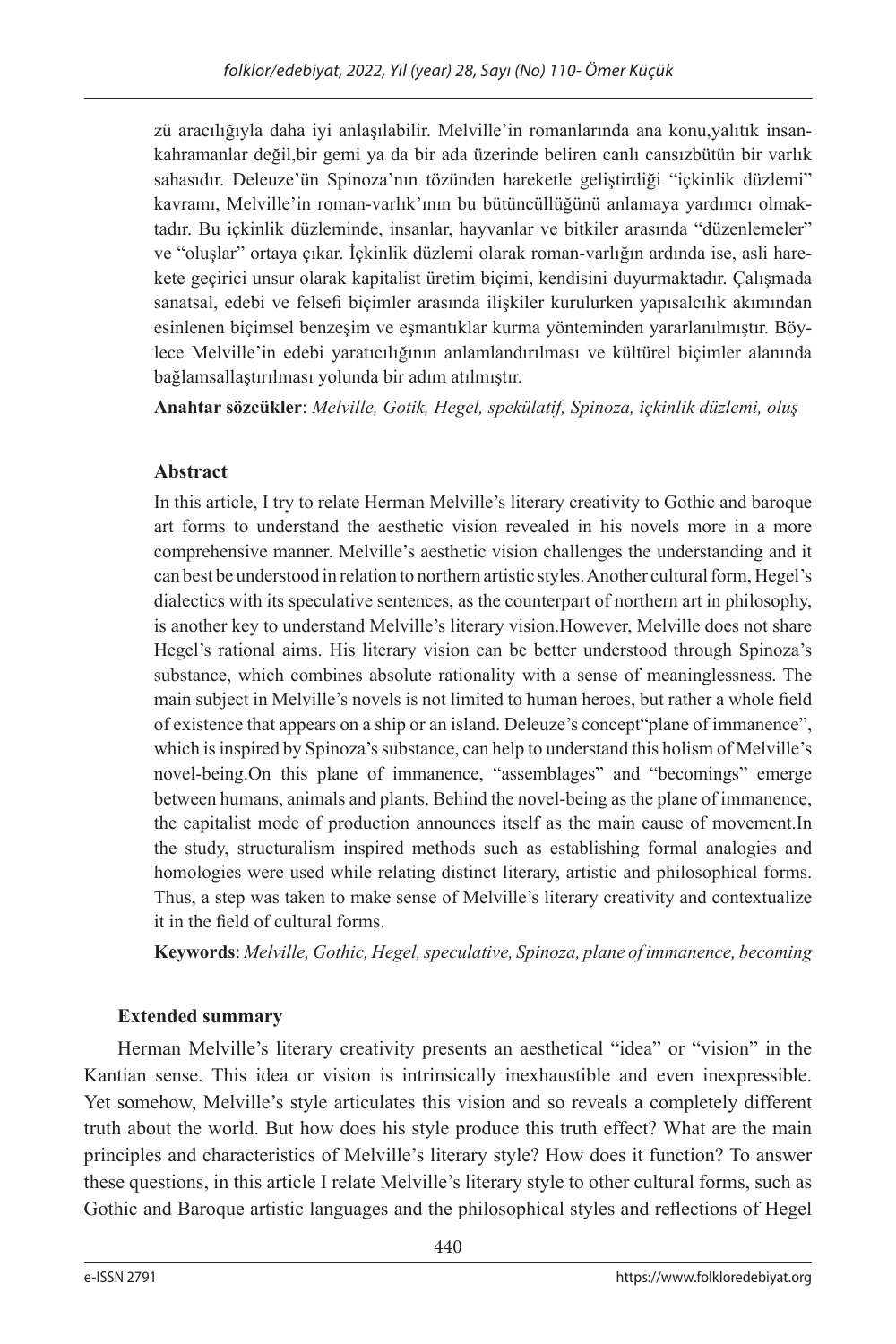and Spinoza. I try to establish formal and structural analogies and homologies between these different styles. With the aid of these structural analogies and homologies, it becomes clear that these different styles have a common "modus operandi". By contextualizing it within the history of styles, this comparative method also sheds light on Melville's literary creativity.

One of the most striking aspects of Melville's literary creativity is its challenge to understanding. To read Melville is to wander around the limits of understanding. The reader feels that she is possessed by an alien power and her will forced into an irrational movement. To make the stylistic means of this heightened movement and dynamism intelligible, I suggest relating Melville's style to the northern art forms such as Gothic and Baroque. With their inherent dynamism and spiritual enthusiasm, these northern European art styles are the opposite of the rational and sensuous styles of the south.

Worringer interpreted the Gothic style as a strange amalgamation of the organic style of Ancient Greece and the geometric-abstract style of Ancient Egypt. Organic art paradigm of the south aims to describe self-enclosed and stable objects in a clear and distinct way. The organic line is essentially a contour that defines the boundaries of objects. Drawing curves and circles, organic line has a smooth activity that is pleasing to our sense of life. Gothic and Baroque have completely different principles of forming. Besides, they have a different artistic goal. The goal is no longer to represent closed and stable objects separately, but to express movement and becoming. Gothic line is no longer a contour that surrounds the shapes of objects. It is a lively, enthusiastic line that traverses all objects organic and inorganic, depicting the vibrations of beings with each other. Gothic line also possesses a heightened dynamism that exceeds our sense of life, seizes our will, and forces us to follow its own powerful life. Expressing the resonance that flee from objects and bodies, northern dynamism transcends organic forms and rises to a spiritual level.

Melville's literary creativity draws heavily on Gothic means of expression. Examples of dangerous and dynamic Gothic line are constantly encountered in Melville's stories and novels. Tangled whale ropes, complicated lineages, heroes walking on the edge of death in difficult landscapes always follow a Gothic route. In Melville, lines always traverse organic and inorganic forms and force the viewer's will into its own irrational action. Melville's literary creativity is devoted to describing becoming, the movements and vibrations that traverse things. For this reason, every being is deformed in his novels. Also, the shadowy and baroque scene is very dominant in Melville's works; forms appear partially through the darkness rather than being seen clearly and often remain blurred.

Relating Melville's literary imagination to Hegel's speculative dialectic may help to further illuminate both the speculative convergence of opposites in Melville and the theme of irrationality. Hegel is a Northerner too; he rejects the main rational operator, the predicative proposition of formal logic which is inherited from Ancient Greeks. He attempts to develop a new type of expression which he calls "speculative proposition". Hegel's speculative sentences shock the understanding, forcing thought to unite with the absolute from within. In this respect, they are the structural counterpart of the Gothic line in the philosophical field. Uniting opposites in surprising ways, Melville's literary images transfer the speculative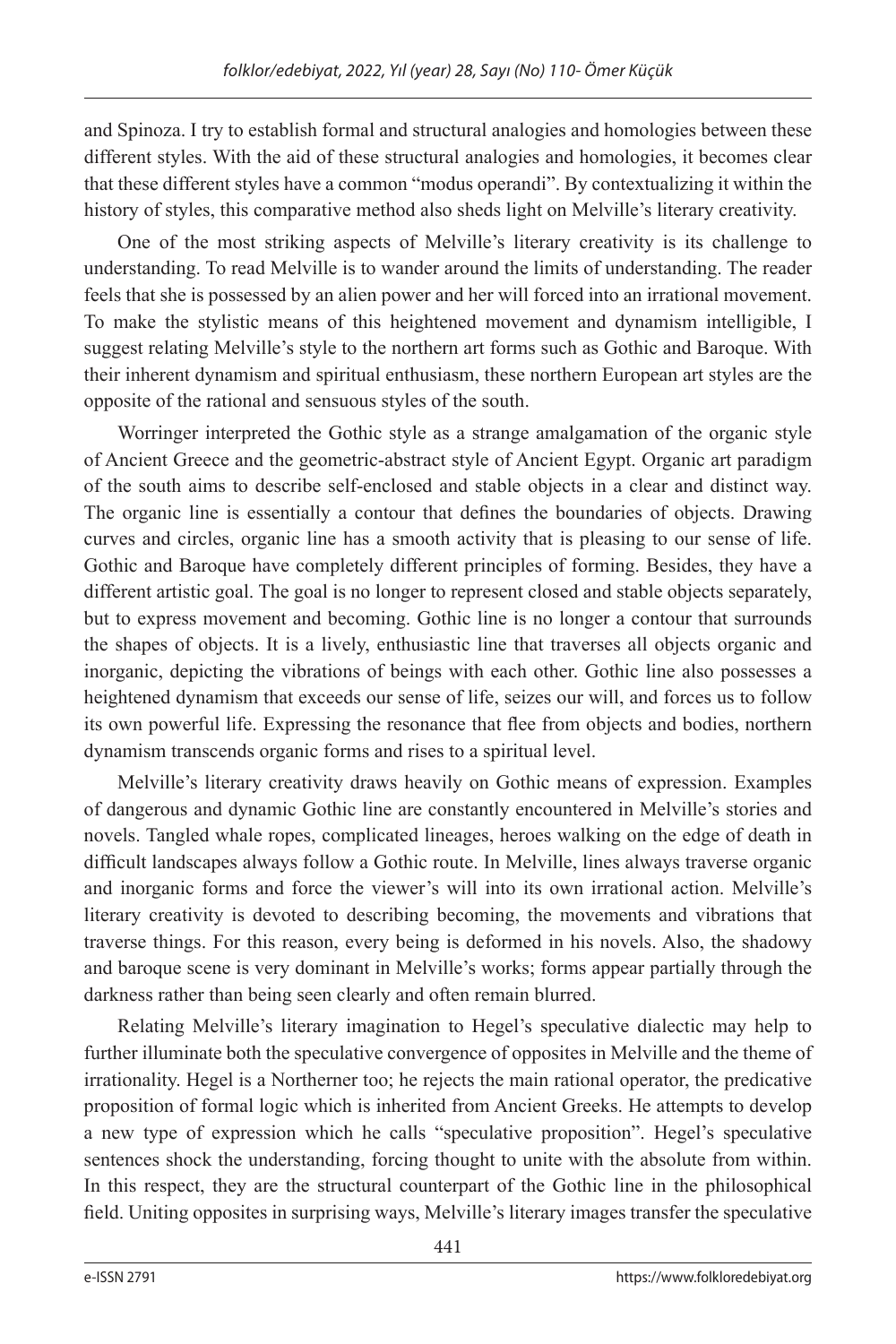effect to an imaginative and sensuous sphere. Just like Hegel's philosophical style, Melville's speculative imagination serves to carry the mind beyond its own horizon, to open it to the outside and to the other. In Melville's literary creativity, the speculative component has an important role in producing the truth effect. However, unlike Hegel, who put the irrational tools at the command of a classicist ideal, in Melville the movement is far from balance and measure, and an absolute understanding of the world is impossible.

Finally, I suggest relating Melville's literary vision to the Spinozist concept of substance, which allows for a closer relationship between reason and the irrational. The concepts of Deleuze, one of the contemporary interpreters of Spinoza, may be helpful illuminating many themes in Melville. In Melville's novels, the main subject is not an event or hero isolated from the world, but a whole ontological filed or a "plane of immanence" in Spinozist sense: For example, an island-being or a ship-being with its tribes, crew, culture, people, plants and animals, tools, and landforms within it. Melville tells the "story" of almost every element that enters the frame in this plane of immanence, without distinguishing between human and non-human, organic and inorganic. This is a Spinozist world in which human loses her privileged position as the central element of the story. It turns out that all the elements in this plane of immanence have interesting resonances with each other, bring about "becomings" or "arrangements" in Deleuze's concepts, and ultimately co-vibrate like beings in Spinoza's substance.

In conclusion, some aspects of Melville's literary vision like irrational movements, heightened dynamism, and the perspective of totality in his works are more deeply understood through comparisons with other artistic languages, philosophical styles and reflections.

## **Giriş: Edebi biçimi bağlamsallaştırmak**

Sanat incelemeleri alanında, biçimci ve içeriden yaklaşımlarla bağlamsalcı ve dışarıdan yaklaşımlar arasında sürüp gitmekte olan bir tartışma vardır. Bu metodolojik tartışamanın arkasında, disipliner bir bölünme de söz konusudur kuşkusuz. Sanat tarihi ve edebi eleştiri gibi hümanist disiplinler, incelemelerinin merkezine sanatsal biçimi alan ve onu daha derinlemesine "anlamayı" hedefleyen estetikçi bir bakış açısını yansıtırlarken, sosyolojik disiplinler sanatsal biçimi dışsal etmen ve nedenler aracılığıyla "açıklamayı" hedefleyen bilimselci bir bakış açısını yansıtırlar (Zolberg, 2013: 17-27).

Edebiyat tarihçileri ve teorisyenleri, edebiyata dışsal ve bağlamsal yaklaşımların sanatsal biçimi gözden kaçırmave sanat eserini dışsal bağlamaindirgeme gibi tehlikelerinden söz ederler ve edebiyat teorisinin öncelikli hedefinin, tikel sanatçıyı ve biçimi anlamak olduğunu vurgularlar (Wellek ve Warren, 2013: 9-29). Yine de, tikel bir biçimi derinlemesine anlayabilmek için, onu az çok genellik taşıyan bazı diğer biçimsel öğelerle ilişkilendirmek gerekecektir; zira bütünüyle eşsiz olan bir tikel, anlaşılmaz olacaktır. Nitekim Wellek ve Warren (2013: 120) tikel biçimi bir "dil ve edebiyat geleneği" ile ya da "genel kültür iklimi" ile ilişkilendirmenin yararlı olduğunu belirtirler.

Bu makalede, Herman Melville'in edebi yaratıcılığının asli nitelikleri biçimsel olarak incelenmeye çalışılacaktır. Çalışmada, Melville'in çeşitli edebi yaratıları içeriden bir yakla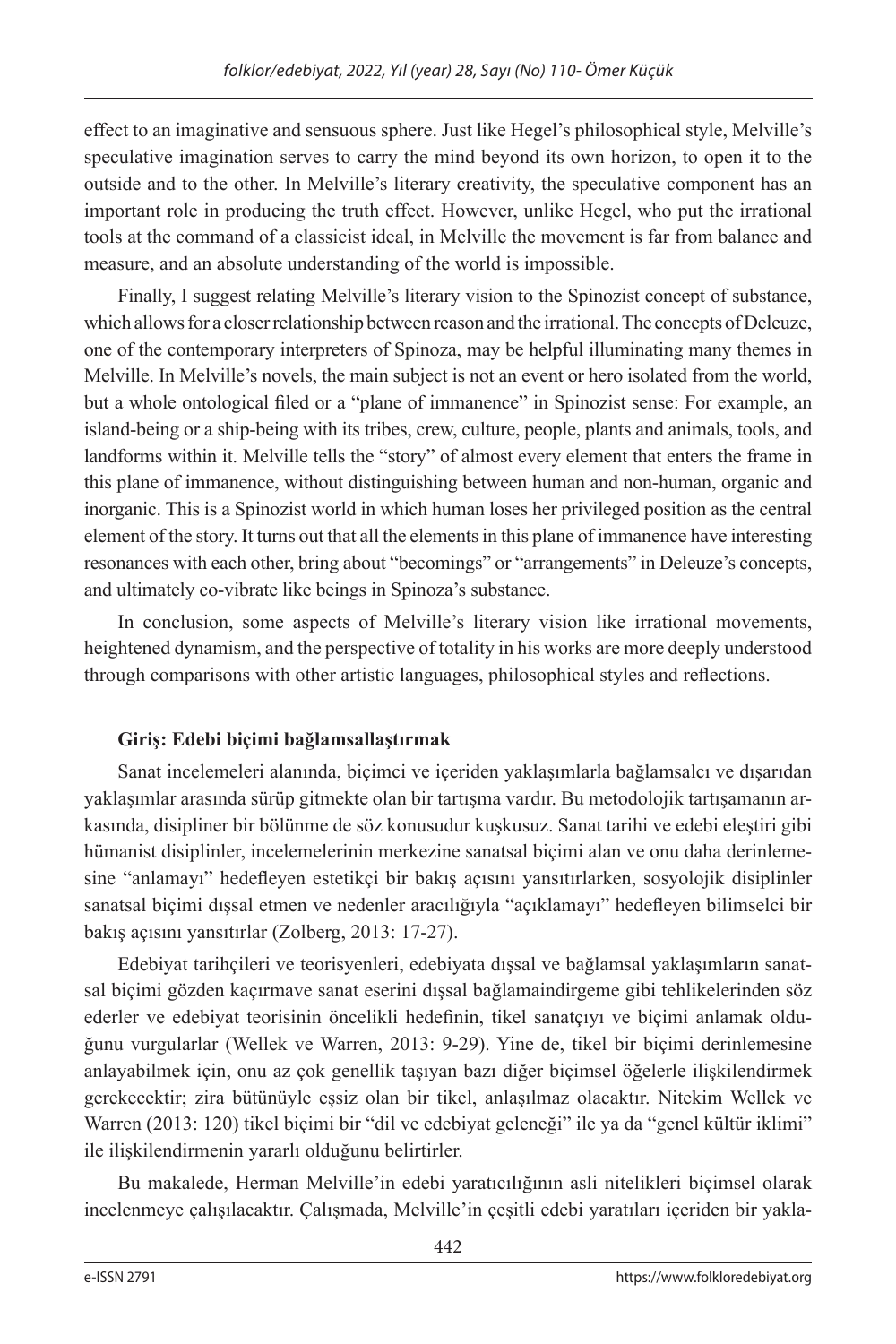şımla ve yapısalcılıktan esinlenen biçimsel bir yöntemle incelenecektir. Dilbilimi model alan yapısalcılık akımı içerisinde, indirgemeciliğe düşmeyen bir bağlamsalcılık geliştirebilme amacıyla, kültürün farklı düzeyleri ve farklı yaratılar arasında biçimsel benzeşim ve eşmantıklar kurma yöntemi gündeme getirilmiştir (Jameson, 2013: 15-44). Melville'in edebi yaratıcılığının daha derin bir şekilde anlaşılması için, onun edebi biçimi birtakım sanatsal ve felsefi üslup ve geleneklerle ilişkilendirilecektir. Bu şekilde, Melville'in edebi yaratısı, daha geniş kültürel biçimler külliyatı içerisine yerleştirilecektir. Böylece farklı kültürel biçimler (sanatsal, edebi ve felsefi) arasındakibazı biçimsel mütekebiliyet ilişkileriaçığa çıkarılmış olacaktır. Biçimsel mütekabiliyet ilişkileri ekonomik ve sosyal yaşama doğru da genişletilebilir.Nitekim son bölümde, Melville'in edebi yaratıcılığının, kimi asli yönleriyle modern toplumun ve kapitalist üretim biçiminin yapısıyla ilişkilendirilebileceğini göstermeyi deneyeceğim. Böylece edebi biçimin bağlamsallaştırılması görevi, indirgemeci olmayan bir tarzda içsel inceleme alanından dışsal etmenlerin aydınlatılmasına doğru bir parça da olsa ilerletilmiş; sanatsal biçimin sosyal ve tarihsel anlamına doğru genişletilmiş olacaktır.

Sanatsal ve edebi biçime ilişkin inceleme, anlayışımızın giderek derinleştiği bir spiral gibi tasavvur edilebilir. Öncelikle bir edebi eserden etkilenir, adeta büyüleniriz. Eser, imgesel ve duygusal bir kipte, varoluşa dair derin bir hakikati fısıldamaktadır. Bu, Kant'ın "estetik ide" ya da "görü" adını verdiği, tüketilemez ve hatta ifade edilemez bir düşünce olarak görülebilir (Altuğ, 1989: 140-43). Eğer bu gizemi daha anlaşılır kılmak istiyorsak, kimi örüntülerin peşine düşmemiz ve eseri başka kültürel ve sanatsal biçimlerle ilişkilendirerek anlayışımızı genişletmemiz gerekir. Böylece adım adım, başlangıçta büyülendiğimiz eseri "nesneleştirmeye" doğru ilerleriz; sonunda, eseri içinde üretildiği çeşitli toplumsal bağlamlarla ilişkilendirerek üretimine aracılık eden maddi ve sosyal etmenleri bir nebze aydınlatabiliriz. Spiralin iki dönemeci de gereklidir; hem eserden büyülenme, onun sözüne harfiyen sadık kalma, hem de onu nesneleştirerek gizemi çözme; Ricoeur'ün (2007: 31- 44) tabiriyle, hem inanç hermenötiği, hem de eleştirel hermenötik. İlk uğrağı kaybedersek, sanattan ve edebiyattan bir şey öğrenme şansını yitiririz; Girard'ın (2013: 34) diyebileceği gibi, hakikati araştırmada yazara hiçbir hak tanımamış oluruz. Veya Adorno'nun (2012: 42) bile teslim ettiğinin aksine, şeyleşmiş toplumsal gerçekliğin ve insani yabancılaşmanın eleştirisinde edebiyata hiçbir rol ve imkan tanımamış oluruz. İkinci uğrağı yitirdiğimizdeyse, eserin sunduğu sanatsal görüye hapsoluruz, onu dışarıdan kuşatamaz, nedenlerini göremez oluruz.

Öyleyse buradaki görev ilkin, Melville'in edebi görüşünün gizini bir parça aralamak. Melville'in eserlerinden yükselen ve bizi büyüleyen, Forster'ın (2014: 181-90) tabiriyle o gizemli "ezgi"nin niteliği nedir? Bu ezginin dile getirdiği hakikat ya da görü nedir? Bu sonsuz ezgiyi daha anlaşılır kılmak için, Melville'in edebi biçimini öncelikle Gotik ve barok sanatsal biçimlerle ilişkilendirerek anlamayı önereceğim. Ardından Melville'in edebiyatını yine kuzeye özgü bir felsefi dil olan ve tıpkı barok ve Gotik gibi güneyin akılcı ve ılıman üslubunun (bu kez geleneksel mantığın önerme dilinin) reddini içeren Hegel'in diyalektiğinin spekülatif öğesiyle ilişkilendireceğim; böylece, Melville'in edebi yaratıcılığındaki devimselciliğin nedenlerinin bir parça daha aydınlanacağını düşünüyorum.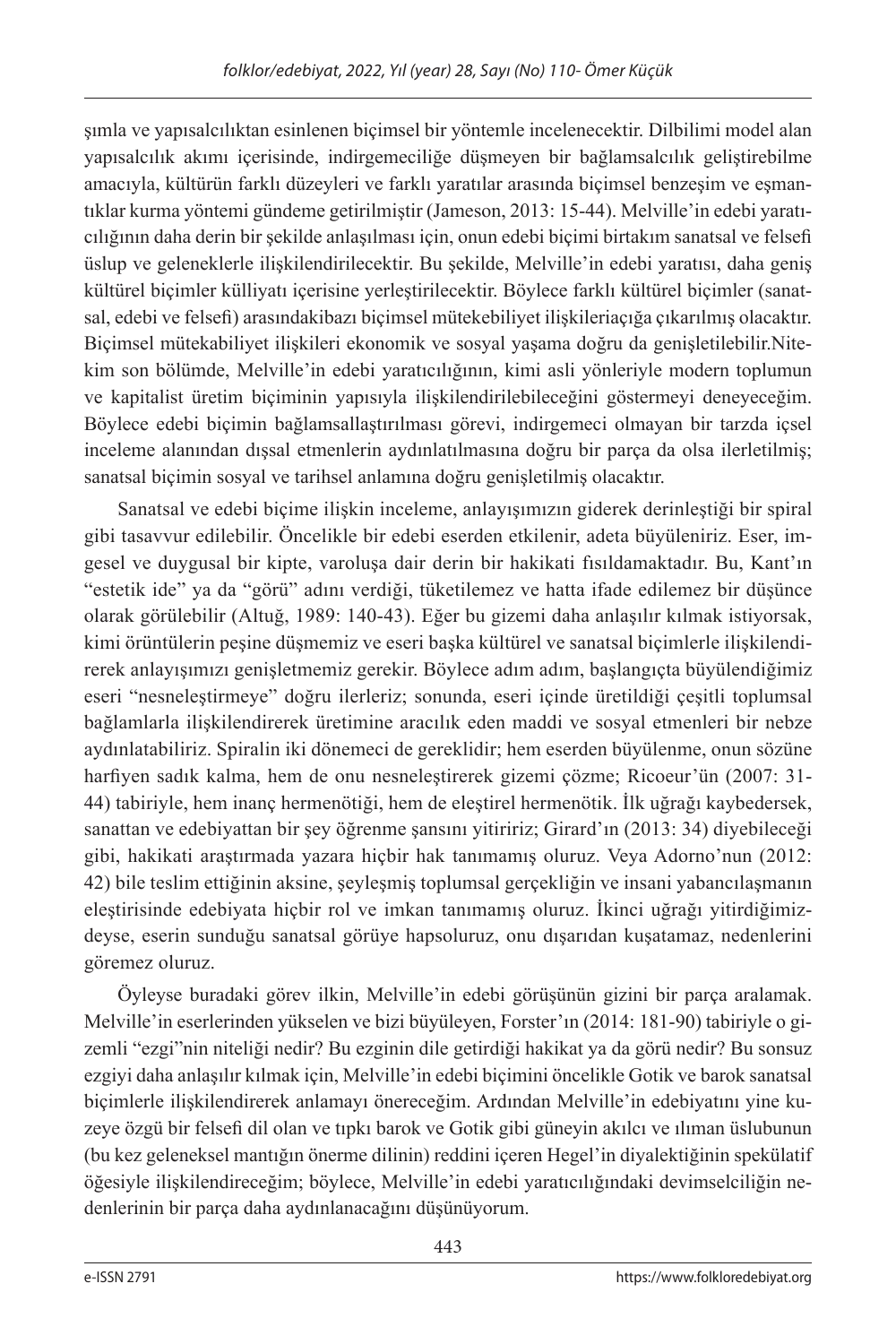Ian Watt'ın (2007: 9-38) erken dönem İngiliz romancılarla ampirik felsefeyi ilişkilendirmesinde olduğu gibi, felsefi düşünce ile edebi görü arasında kurulan bağlantılar edebi görünün anlamının daha açık kılınmasında faydalı olabilir. Melville'in "felsefi" düşüncesi, ki bu onun edebi görüsünde içerimlenmiş olmanın ötesinde bazen eserlerinde açıkça dillendirilir de, dünyanın akıl aracılığıyla mutlak olarak anlaşılabilir bir yapısının olmadığıdır. *Pierre ya da Belirsizlikler*'de, *Moby Dick*'te, *Sağlam Adam*'da, yaşamın belirsiz ve karanlık kökleri neredeyse her satırda hissedilir. Dünyanın temelinde, düzen değil kaos vardır. Dolayısıyla mutlak ve ilelebet geçerli bir bilgi mümkün değildir. Bu akıldışılığa, Ishmael'den Bartleby'ye pek çok kahramanı kateden bir nihilizm de eşlik eder. Kahraman dünyadaki ahlaki eylem temelini yitirmiştir adeta.1 Yine de bütünüyle olumsuz bir görü değildir bu; her şeyin belirsizleşip kaosa gömüldüğü kuzey dağlarının ardındaki "Hyperborean bölgesi"nden, durmaksızın yeni hakikatler sökün etmektedir (Melville, 2006b: 225). Dünya durmaksızın yenilenir. Melville romanlarının büyük imgeleri, göreceğimiz üzere, bu felsefi-metafizik görüden doğacaktır. Bu edebi görünün, akıl ile akıldışı arasında Hegel'den daha esrarengiz bir ilişki sunan Spinoza'nın tözü ile ilişkilendirildiğinde hiç değilse bir parça daha anlaşılır hale geleceğini ileri süreceğim. Melville'in romanları, Spinoza'nın tözünü andırır; burada insanlar, hayvanlar, bitkiler ve yapay şeyler, bir "içkinlik düzlemi" üzerinde bir araya gelir, birlikte titreşir ve ilginç "oluşlar" (*becoming*) ve "düzenlemeler" (*assemblage*) ortaya çıkarırlar (Deleuze, 2005: 134).

## **1. Kuzeyli Melville: Melville'in Gotik ve Barok edebi imgelemi**

D. H. Lawrence, *Klasik Amerikan Edebiyatı Üzerine İncelemeler* başlığıyla yayımlanan incelemelerinde, Melville'e övgü ifadeleriyle dolu iki yazı ayırır. Bir parça gizemli bir üslupla, Melville'in bir "Kuzeyli", hatta "çağcıl bir Viking" olduğunu söyler; daha da ileri giderek onun "insanoğluna" ait olmadığını, insan yaşamının ona göre olmadığını iddia eder (Lawrence, 1996: 158-9). Fakat Kuzeyli olmak ne demektir ve Lawrence, efsanevi Kuzeyliyi "insanötesi" bir varlık olarak görmekte gerçekten haklı mıdır? Bu bölümde, Melville'in edebiyatının, kuzeye özgü iki sanat biçimi olan Gotik ve barokla ilginç yakınlıklarını ortaya koymayı deneyeceğim. Melville'in edebi imgelemi, Gotik ve barok üslubun organik olanı aşarak inorganik ve tinsel olana yükselen (bu açıdan, pek de insanca olmayan) ifade biçimleriyle mükemmel biçimde örtüşür; işte bu anlamda onun bir Kuzeyli olduğu ve insani olmayana yöneldiği daha açık bir şekilde gösterilebilir.

Gotik sanat üslubunun asli biçimsel özellikleri, onun en tutkulu çözümleyicilerinden biri olan Alman sanat tarihçisi Wilhelm Worringer'in çözümlemeleri üzerinden kısaca ortaya konabilir. Worringer'e göre Gotik, dünya sanat üslupları tarihinde, organik üslup ve soyut/ geometrik üsluptan sonra üçüncü ana üslup paradigmasını oluşturur.Worringer'e göre sanat üslupları, öncelikle tatmin ettikleri psikolojik gereksinim açısından anlaşılabilir. En yetkin ifadesini Yunan sanatında bulan organik üslup, özdeşleyim ya da birlikte-duyumsama gereksinimini karşılar. En yetkin ifadesini Mısır sanatında bulan soyut-geometrik biçimse, ilkel insandaki arızi ve değişken olandan kurtulma gereksinimini karşılar.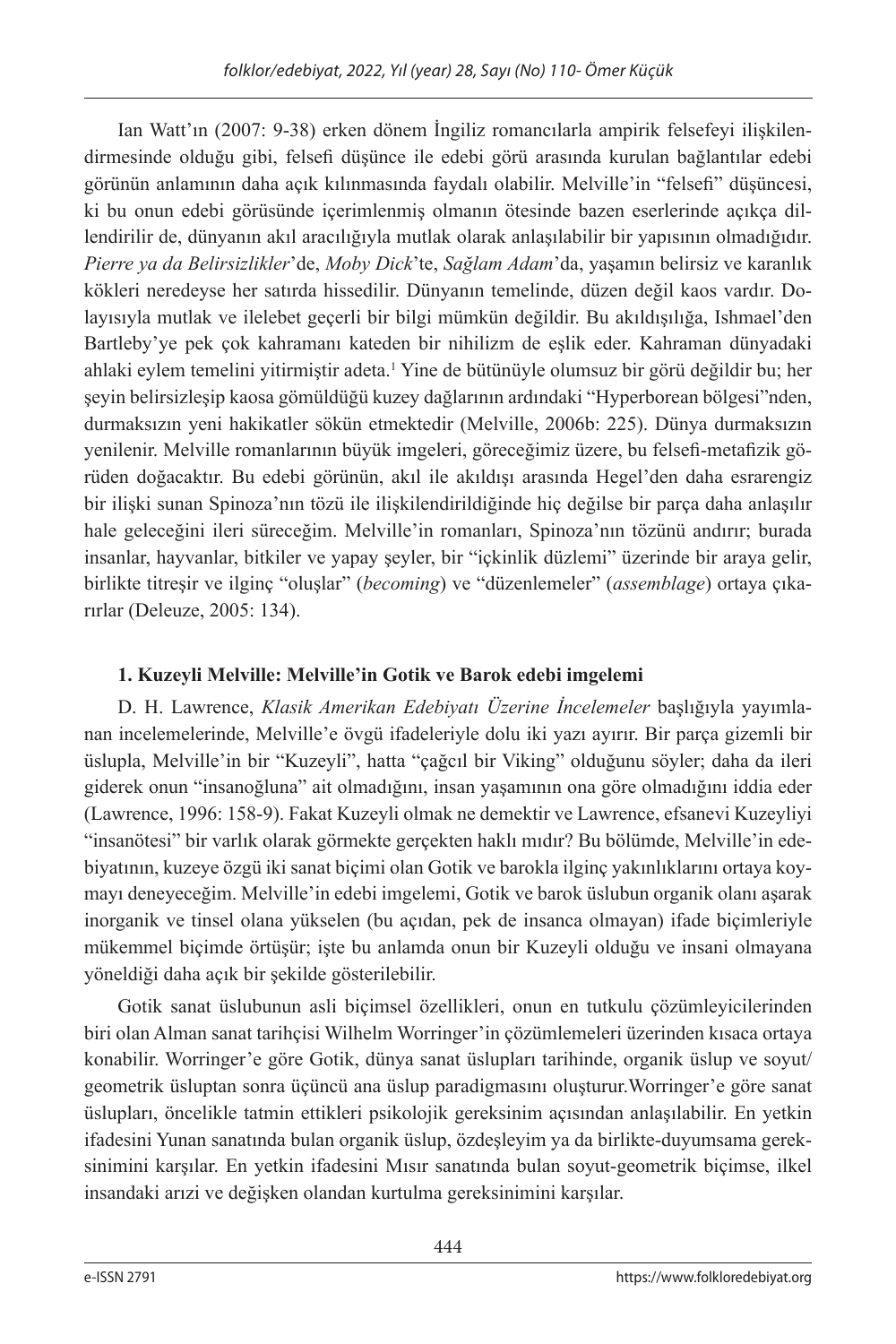Worringer, özdeşleyim ve soyutlama gereksinimlerinin evren karşısındaki zihinsel tavırlarla, dünya görüşleri ya da "evren duyguları"yla ilişkili olduğunu düşünür. Özdeşleyim gereksinimi, Yunanlıların dünyayla panteist içli dışlılığından kaynaklanır söz gelimi; soyutlama gereksinimiyse, varoluşun daha ilkel basamaklarındaki insanın dünya karşısındaki korkusundan ve iç huzursuzluğundan (Worringer, 1963: 17). Dünya karşısındaki korku, görme izlenimlerinden ziyade dokunma izlenimlerinin öne çıkarılmasına yol açmıştır; zira görme, dış nesnelerin maddi varlığı ile ilgili kesin ve değişmez bir bilgi sunmaz. Optik uzamda, tekil nesneler atmosferin sisli ufkunda iç içe geçer, görüntüler uzaklarda oynaşarak dağılır (Worringer, 1963: 37). Bu nedenle ilkel halkların sanatı, değişkenlik kaynağı olan üç boyutluluğu yok etmeye, tasviri yüzeye yakınlaştırmaya ve dokunulabilir kılmaya; bir başka deyişle "soyutlamaya" yönelir. Eski Mısır sanatı, uzayı emen alçak kabartması ve hangi açıdan bakılırsa bakılsın derinlik duygusu uyandırmayan piramid gibi biçimleriyle, soyut üslubun zirvesini teşkil eder.

Organik üslup, geometrik-soyutlatıcı üslubun adeta zıt kutbudur. Organik üslup, katı ve geometrik çizgiden değil, hayat dolu eğri ve yuvarlaktan hoşlanır.Organik sanat biçimlerini izlerken özdeşleyim yetimiz harekete geçer; çünkü içsel "yaşam duygumuz", herhangi bir engelle karşılaşmadan ve kendisiyle çelişmeden bu yumuşak ve hayat dolu çizgilere eşlik edebilir. Buraya dek her şey anlaşılır görünmekte. Asıl fırtına Gotik biçimde kopacaktır; zira Gotik, soyutlayıcı ve organik üslupların tekinsiz bir karışımıdır (Worringer, 1920: 47). Worringer, erken kuzey süsleme sanatında, geometrik ve inorganik bir temele karşın soyut bir karakterde olmayan, aksine güçlü bir yaşam ve ifadesellikle dolu bir biçim anlayışıyla karşılaştığımızı söyler. Özdeşleyim gereksinimi, çocukluk aşamasındaki Kuzeyli halkların sanatında, adeta organik çevreyi terk ederek (belki de organik biçimler repertuvarını hiç bilmediklerinden) soyut figürlere yönelmekte, kendini onlara dayatmaktadır. Böylece bizi "tatlılıkla kendi hareketi içine çeken" organik hayattan farklı, esasen inorganik olanın canlandırılmasına dayalı bir hayata; "hareketlerini izlemeye bizi zorlayan, güçlü, tutkulu bir hayat"a ulaşılacaktır (Worringer, 1963: 67).

Gotik çizgi, bütünüyle soyut eğilimlerle, ama yine de güçlü bir duyguyla başlar; önce çizgi, şerit, sonra giderek büklümlü çizgi, spiral, zigzag, kurtağzı, parmaklık, düğüm ve örgü şekillerini alır. Çapraşık, karışık ve dolaşık tasarımlar inanılmaz bir çeşitlilik sergiler. Bu tür şekiller, zihni canlı ve tutkulu bir hale sokmaktadır (Worringer, 1920: 46-47). Gotik'in önemli bir hususiyeti, hayvan figürlerini çok sık kullanmasıdır. Ancak Gotik hayvan biçimli süsleme, belirli bir hayvanın biçimini tasvir etmez; adeta hayvan yaşamının genel bir anısından yola çıkarak alabildiğine değişik hayvanlardan alınan öğelerle bir figür oluşturur (Worringer, 1920: 56). Gotik tasvir, oluşmuş ve tamamlanmış biçimlerle değil, biçimlerden alınmış ürpertici öğelerle, çizi ve kodlarla işler ve yaşamsal izlenimleri soyut bir kiplikte aktarmayı hedefler. Hayvanın kendisini değil, özgül titreşimlerini resmeder.

Worringer (1920: 47), Gotik çizginin anlamsız vahşeti karşısında, canlılık duygumuzun ilkin geri çekildiğini, kendini parçalanmış hissettiğini, ancak sonra, cebren, bütün organik hareketleri aşan görülmedik bir hareket çılgınlığına yükseldiğini belirtir. Organik biçimin yaşam ifadesi bizim irademiz ve yaşam duygumuzla sınırlı, tatlı bir ifadeyken; Gotik biçimin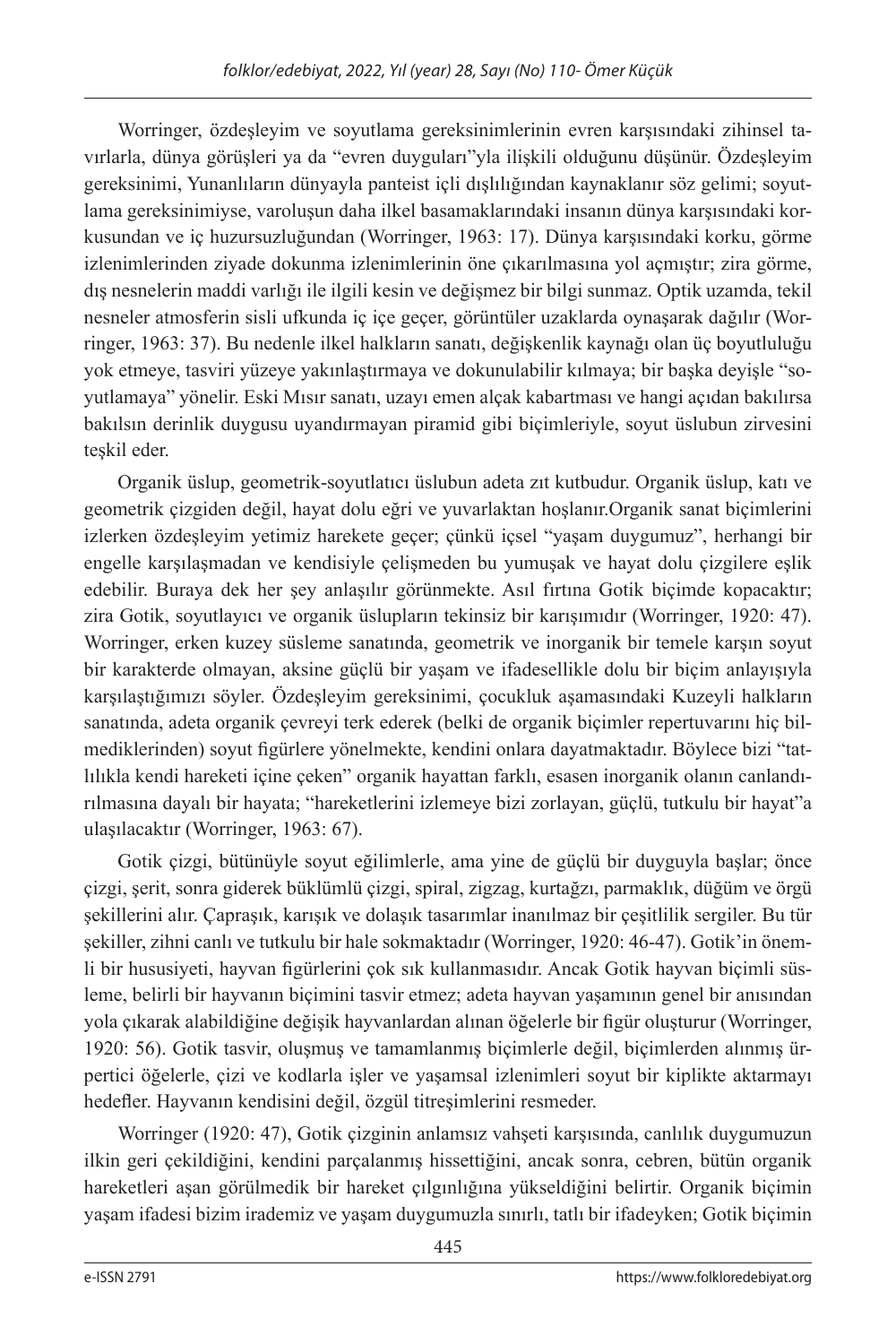yaşamı adeta bize bağlı olmayan, bizden bağımsız ve bizi zorlayan bir yaşamdır.Gotik çizgi, sürekli olarak kestirilemez yönlere kırılır, engellerle karşılaştıkça yoğunlaşarak en yüksek ifade edici güce ulaşır. Onu artık gayriihtiyari bir biçimde takip ederiz ve bu huzursuz takibe keyif eşlik etmez. Sanki çizgi bizim irademizden bağımsız, kendi yaşamına sahiptir ve onu bize zorla dayatıyordur. Böylece Gotik yaşamsallık, organik ve duyusal olanı aşan, tinsel bir ifadesellik kazanır. Kuzey insanı, karmaşık çizgilerin sarhoşluğunda, sonsuza, aşkınsal olana temas ettiğini hisseder (Worringer, 1920:58-66). Bu yaşam artık tinsel bir yaşam olarak nitelenebilir; çünkü hareket ve etkinlik, maddi olandan, hatta biçimlerin kendisinden sıyrılarak özerklik kazanmış durumdadır. Karmaşık Gotik çizgilerde, artık çizgilerin kendisini değil, onlardan boşanan titreşimi duyumsarız.

Okurlarının muhtemelen çoktan fark etmiş olacağı üzere, Melville'in edebi yaratıları baştan sonra Gotik'in biçimsel unsurlarıyla doludur. Gotik çizgiyle başlayalım; Melville'de onun geçmediği yer yok gibidir. *Moby Dick*'te, "karmakarışık düğümler, kıvrımlar ve bükülmelerle dört bir yana dolan[ıp]" duran ve sandaldaki gemicileri "tehlikeli kıvranışları arasında hapse[derek]" her an ölüme gönderebilecek olan balina halatı, kesinlikle en dikkat çekiciolanlarından biridir (Melville, 2013b: 353). Balina halatı, balinacıların iradelerine zorla hükmeder; öyle ki, her an halatın şimşek gibi boşanan boğumlarından birisine kapılarak yok olma tehdidi altında, "kemiklerinin içindeki ilik bile titrek bir pelteye dön[müş]" bir halde, sandalda sessizce otururlar. Bir ucu, gemiye bordalamış balinanın derisini yüzen Queequeg'in beline, diğer ucu gemide eğer sulara gömülürse Queequeg'i yukarı çekmek zorunda olan, aksi halde onur borcu olarak onun ardından karanlık sulara gitmesi gerekenIshmael'e bağlı olan "maymun ipi", bir başka Gotik çizgi örneğidir.Queequeg'in devinimlerini dört gözle izlerken Ishmael'in "benliği ikileşi[r]", "irade[si] elinden gid[er]"(Melville, 2013b:396). Yine roman boyunca sık sık sözü edilen, denizin altında yön değiştirerek kayıp giden balinanın rotası, bir başka Gotik çizgi örneğidir (Melville, 2013b: 401).

*Pierre ya da Belirsizlikler*'de, "hem Thames Irmağı'nın doğal yatağında kıvrıla kıvrıla akışından daha dolambaçlı, hem de Bridgewater Kanalı'nın insan eliyle çizilen yolundan daha yapay" olan soy zincirleri, Gotik çizgiyi mükemmelen örnekler (Melville, 2006b: 36). *Efsunlu Adalar* öyküsünde, adaları birbirine bağlayan, akıntı yüzünden ancak bir ayda alınabilen ve gemiyi esrarengiz bir şekilde tehlikeli kayalıklara çeken akıntının olduğu yollar,yine böyledir (Melville, 2013d: 216). İftiraya uğramasının ardından önce çırpınmalı bir sinir krizi geçiren, sonra tam durulma ve çözülme anında sağ kolu irade dışı bir şekilde "gece ateşlenen bir topun ağzından çıkan alev hızıyla yerinden fırla[yıp]" Claggart'ı yere seren Billy Budd'ın bedeni, Gotik bir akıma yakalanmıştır adeta (Melville, 1999: 98). *Typee*'de, gemiden kaçan iki kahramanın Markiz Adaları'nda bazen göz gözü görmez sazlıklar arasında, bazen yamaçlardan hızla kayarak, bazen salyangoz hızında ilerleyerek, bazense kayalık engellere çarpa çarpa solucan gibi ilerleyen rotaları,bir birkaç bölüm boyunca devam eden Gotik bir sekanstır (Melville, 2013c: 62-83).

Melville, tehlikelerle dolu karmakarışık Gotik çizgiden öylesine haz alır ki değişik motifleri sayıp döker; "izbarço bağı, anale bağı, camadan bağı, dülger bağı, kazık bağı gibi iç içe geçmiş birçok düğümün birelişimi" olan düğümler… (Melville, 2013d: 130). *Benito Cere-*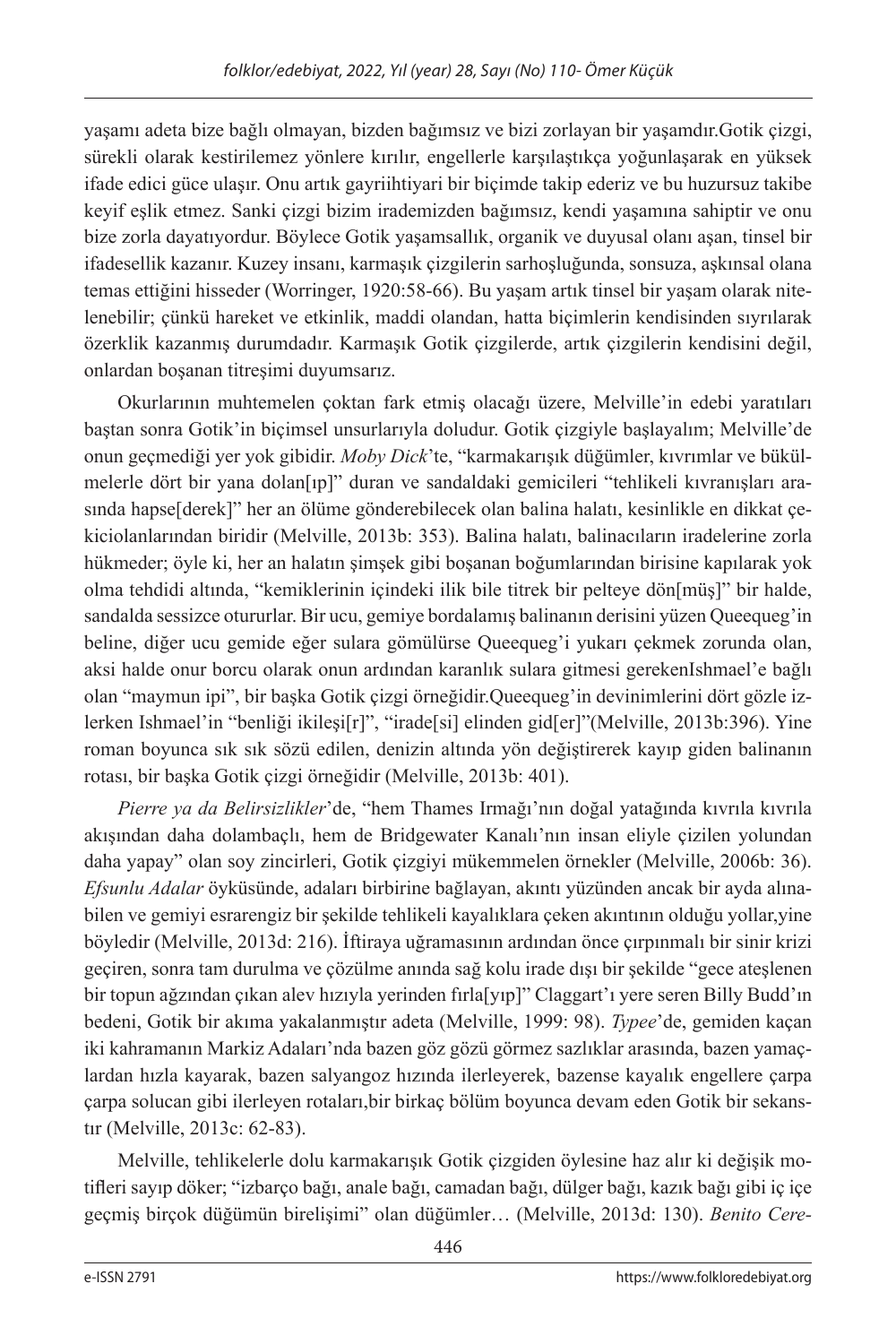*no*'daki gibi, gemiler her zaman ters rüzgarlar ve aldatıcı akıntılarla oradan oraya sürüklenir ya da rüzgarsız havada hareketsiz kalır ve rotalarını şaşırırlar (Melville, 2013d: 98). Çizgi sürekli kırılır ve yön değiştirir; *Billy Budd*, *Sağlam Adam*ya da *Pierre*'de olduğu gibi, yazar bile, "ana çizgiden" ayrılarak yolundan sapar ve konu dışı olayların "baştan çıkarıcı"lığına kapılır (Melville, 1999: 39).

Melville'de kırışık ve kırıklı olmayan, düz ve tehlikesiz rota, çizgi, yol bulmak imkânsızdır. Bu tehlikeli ve karmaşık çizgiler, şeyleri birbirine teyeller, ayrı biçimleri birbirine bağlar; canlıları olduğu kadar cansızları da kateder, Gotik biçimde olduğu gibi, organik ile inorganik öğelerin arasından geçer ve onları ayırt edilemez kılar. *Moby Dick*'te Ahab'ın saçlarının arasından başlayan soluk beyaz yara izi, yüzünden boynuna doğru bir ağacın gövdesini diklemesine yaran yıldırım izi gibi iner (Melville, 2013b: 178). Fedallah'ın avcundaki çizgiler, balinanın başındaki kırışıklıklara uzanır ve Ahab'ın gölgesi, Fedallah'ınkiyle karışıp büyüyerek ilerler (Melville, 2013b: 405). Deniz canavarının yüzündeki çizgiler, Cebelitarık Kayası'ndaki kırışıklıklara karışır (Melville, 2013b: 424). *Efsunlu Adalar*'da, kaplumbağların sırtlarındaki yarı silinmiş yara izlerinden ağaç kabuklarındaki biçimsiz izlere geçilir (Melville, 2013d: 224). Ağzı kapalı halde sözsüz bir türkü mırıldanan Ahab'ın garip ve boğuk mırıltısı, "onun içinde dönen çarklardan çıkan bir ses[tir]" sanki (Melville, 2013b: 221). Organik olana inorganik bir ölüm solgunluğu, inorganik olana da yaşamsal bir ifade bulaşır: Ahab'ın bir canlı bacağı, bir de ölü kemik parçasından bir bacağı vardır (Melville, 2013b: 222). Buna karşılık canlı balinayı demir zıpkın parçaları sarmalamıştır ve derisi de buzdağları gibi çatlaklarla doludur (Melville, 2013b: 269). Köpekbalıklarının öldükten sonra bile kemiklerinde "yok edilemez, gizemli bir yaşama gücü" kalır (Melville, 2013b: 378). Çürüme, organik ile inorganiğin, yaşamla ölümün iç içe geçtiği bir uğrak olarak Melville'in tüm eserlerinde karşımıza çıkan bir izlektir.

Melville'in dünyası, organik sanatın insani dünyası değildir. Kuzeyli Gotik'in garabet, biçimsiz, soyut, yine de ogranik olanı parçalayacak güçte bir yaşamla dolu dirimsel dünyasıdır. Bu dünyada tamamlanmış biçimlerden ziyade oluşum halindeki karmaşık çiziler ve yaşamsal güçlerle karşılaşırız. Kahramanlar kapalı organik biçimler değildir en başta; şuralarından ya da buralarından, sürekli mevcut biçimlerinibozan çiziler fırlayan diyagramlar ya da güç bölgeleri gibidir. Tıpkı Ahab gibi Billy Budd'ın da biçimi, kontrol edilemeyen bir "acı sırıtış", derinlerden gelip "yüze gaddarca hükmeden çarpık bir ifade" ya da Melville'in neredeyse tüm kahramanları gibi kekemelik, spazmlar ve baş dönmeleri tarafından sürekli bozulur (Melville, 1999: 62). Melville, biçimleri boza boza sonunda saf biçimsiz olana ulaşacaktır; balinaların bilinebilir sabit bir biçimi yoktur söz gelimi, bu nedenle de resimleri yapılamaz, ancak hareket halindeyken onlara dair gerçek bir izlenim edinilebilir (Melville, 2013b: 336). Böylece tıpkı Worringer'in çözümlediği Gotik sanatta olduğu gibi, güçlü bir yaşamsallık organik olanı aşar, durağan biçimleri parçalar ve özgürleşerek tinsel bir boyuta yükselir.

Son olarak bir de, kuzey sanatının Gotik'ten sonraki mirasçısı olan barok biçime bakalım. Barok, Gotik'in mirasçısı olarak görülebilir, zira o da selefi gibi durağan, açık seçik ve tamamlanmış biçimleri betimlemek yerine, hareketi ve oluşu vermek ister (Wölfflin, 2000: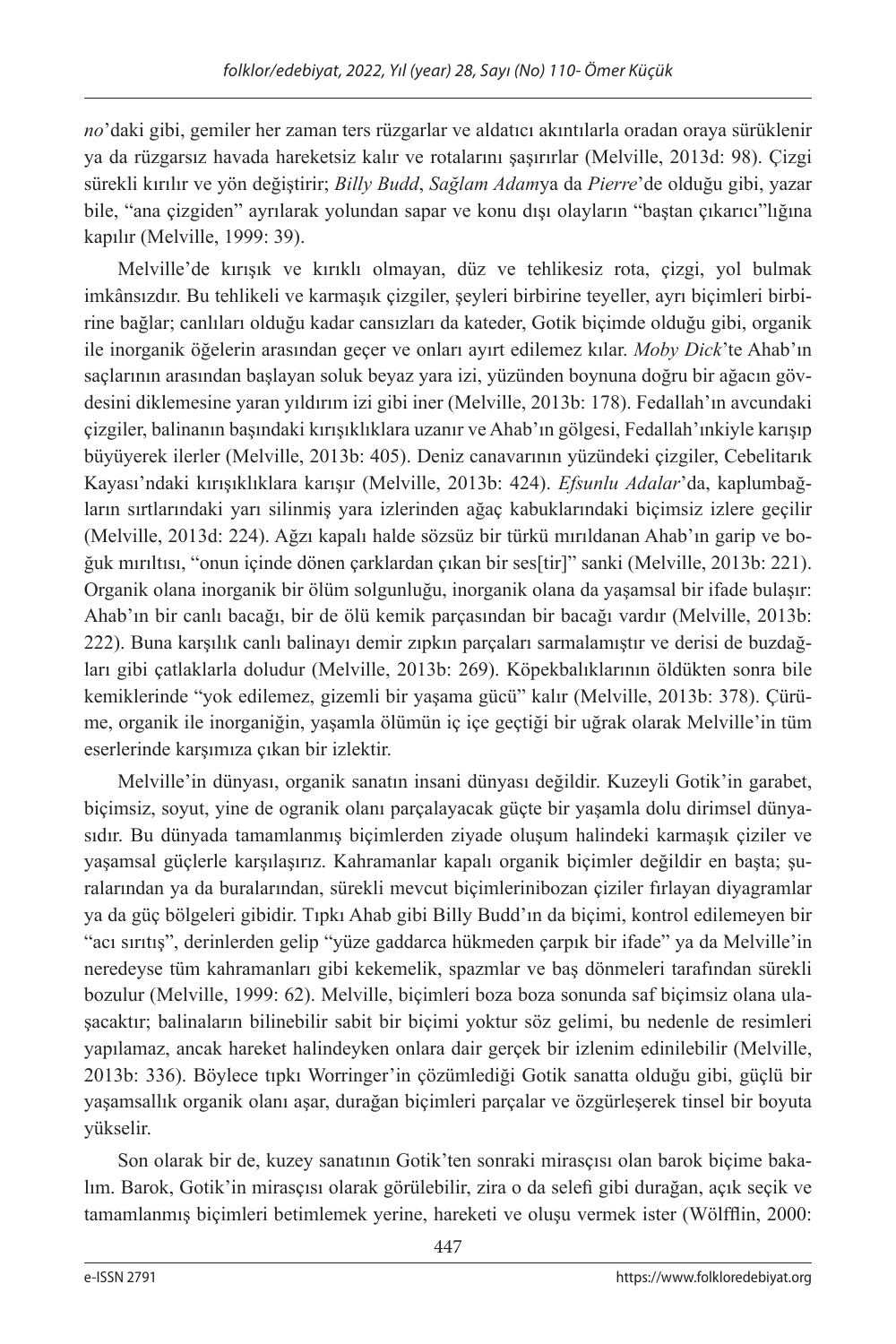21). Sürekli çalkantı ve hareket, sonsuza doğru giden titreşimler; baroğun ayırt edici nitelikleridir. Barok çizgisel değil, gölgesel bir sanattır Wölfflin'e göre. "Çizgisel"; elle yoklanabilir, ayrık ve kapalı biçimleri tasvir eden üslubu anlatır. Baroksa, nesnelerin uzaklarda bir yerlerde birbiri içinde eriyip gittiği "gölgesel" ve optik bir görünüş sunar (Wöfflin, 2000: 26). Kuzeyin optik uzamsallığı fethetme tarzı barok olmuştur denebilir bu açıdan."Hareket üslubu" der Wölfflin (2000: 233), "tabiatı gereğince, bir çeşit belirsizlik ister."Dönen bir tekerlek, bir ağacın rüzgârda sallanan yaprakları; bunlar gölgesel bir üslupla, titreşen bir belirsizlikte resmedildiklerinde, hareketi duyumsar hale geliriz. Wöllfin bunun mutlak değil, "göreli bir belirsizlik" olduğunu vurgular; zira bir yanları gölgelere batan şekillerin diğer yanlarını görür, karanlığa gömülen kısımları ise artık göremediğimiz noktada sezeriz.

Barok çizgi de, tıpkı Gotik çizgi gibi, hareketin peşinde koşmak için tamamlanmışbiçimlerden ve nesnelerden bağımsızlaşmış; bir çevre çizgisi olmaktan, şeylere bağlı kalarak onları çerçevelemekten çıkmıştır (Wölfflin, 2000: 48). Barok çizgi de Gotik çizgi gibi kırık bir çizgidir. Nesneleri birbirinden ayırmaktan ve yalıtmaktan ziyade, onların aralarından geçerek ortak bir hareket ya da ritimle birleşmelerini sağlar. Barok resimde, figürler kolayca çözülemeyecek diyagramatik bir çizgiler dokusu içinde ortak biçimde örülür ve bireysel öğelerin şekilleri bütünüyle ortadan kalkmasa bile, adeta "tek bir elemandan"mış gibi görünür ve "aynı hareketle titreşirler" (Wölfflin, 2000: 55). Işık ve renk, tıpkı çizgi gibi, hareket etkisi yaratmaya adanmıştır barokta. Işık ve renk artık tek tek nesnelerin nitelikleri olmaktan kurtulmuştur; nesneleri birleştiren hareketi ortaya çıkarmak ve tabloya birlik vermek için özerk biçimde yayılmaya başlamıştır. Çizginin, ışığın ve rengin özerk kullanımıyla, hareketli bir birlik elde edilir: "Formdan forma geçitler, köprüler kurulmuştur ve hareket hiç durmamaca bunların üzerinde, bir formdan ötekine geçmektedir" (Wölfflin, 2000: 189-190). Sonra ansızın, bir figür, "güçlü bir vurguyla", kendini gölgeler içinden belli eder.

Melville okurları, baroğa dair bu anlatımlarda, yine onun romanlarından pek çok çarpıcı sahneyi hatırlamış olacaklardır. Barok gölgesellik Melville'in tüm külliyatına hakimdir. Melville'de her şey sisler ve puslar içinde birbirine karışır, görünmez ve seçilmez hale gelene dek karanlığa gömülür. *Moby Dick*'in henüz başlarında, Fışkırtı Hanı'ndaki gölgeli, dumanlanmış resim, barok bir manzaradır; "ne olduğu belirsiz bir köpüğün içinde yüzen" "gizemli kocaman yığınımsı şey"in aslında ne olduğu sezilir, amatam olarak çözülemez bir türlü (Melville, 2013b: 56). Romanın ortalarına doğru, balinanın derisini yüzen Queequeg ile onu takip eden köpekbalıkları, kanın bulandırdığı suların içine yarı yarıya gömülerek birbirine karışır (Melville, 2013b: 397). Melville (2013d: 12), dağları ve ovaları betimlediğinde, her şey, *Veranda* öyküsünde olduğu gibi, "ışığın ve gölgenin büyülü şartları altında belirsiz[leşmeye]"başlar.Şekiller, barok resimlerdeki gibi, sisler içinden yavaş yavaş belirir: "Bu bir kuş; beyaz kanatlı bir kuş. Belki de… yoo… hayır… bu… bu bir mendil" (Melville, 2013d: 259). *Israel Potter*'da (Melville, 2006a: 179), savaşan iki düşman gemisi gecenin karanlığı içinde bütün mürettebatıyla birlikte birbirine karışır ve birbirinden ayırt edilemez hale gelir. Bütün bu izlek ve imgelerin manasını daha derinlemesine soruşturmak için, Melville'in edebi biçimini başka kültürel biçimlerle ilişkilendirmeye devam edelim.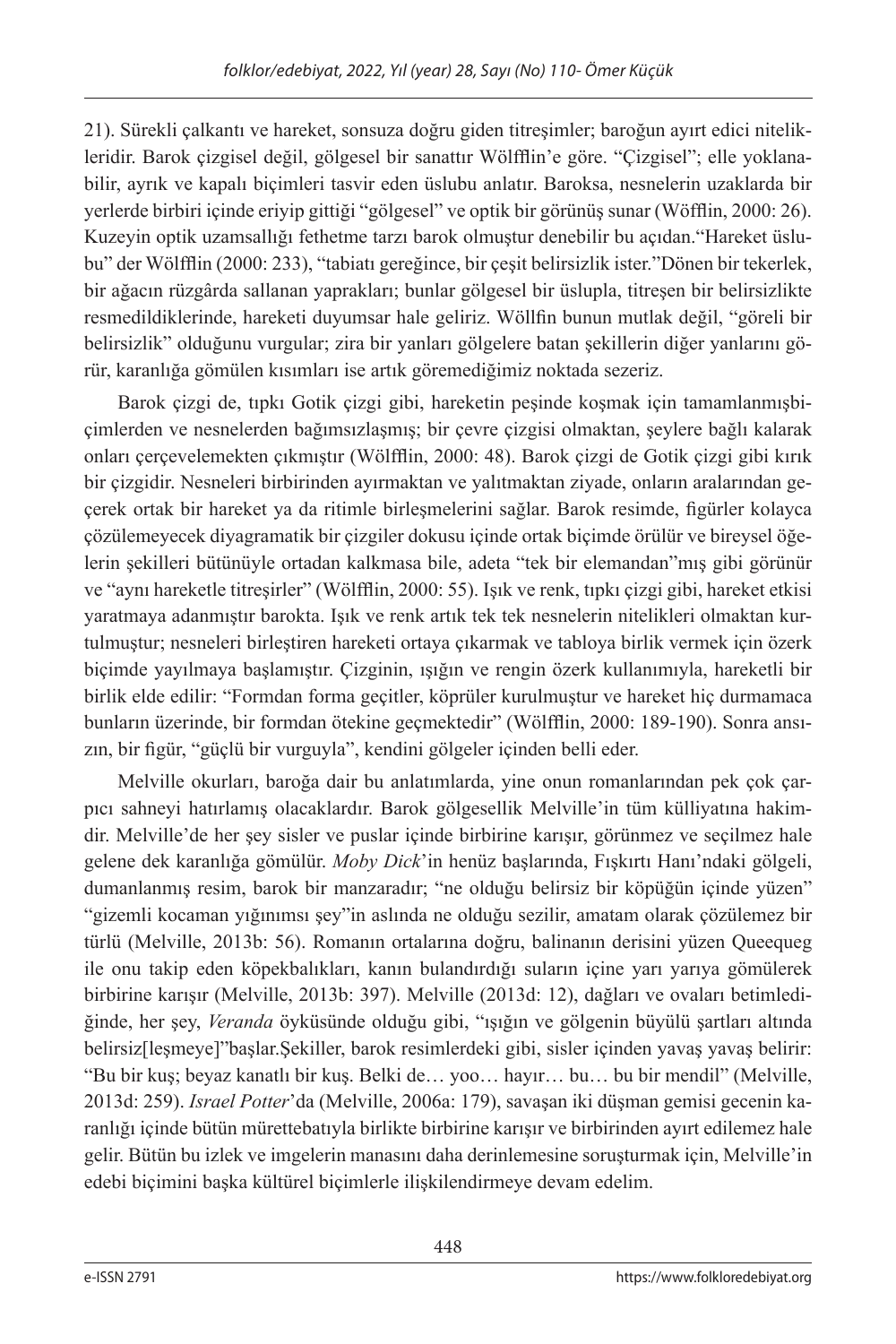## **2. Hegel ve Melville: Kavramda ve duyumsamada spekülatif**

Melville'in eserlerinde, karşıtların birbirine dönüşmesi ile ilgili izlek sürekli karşımıza çıkmaktadır. *Sağlam Adam*'da (Melville, 2015), güven ile güvensizlik arasındaki karşıtlık ve birinden diğerine tekinsiz gidiş gelişler irdelenir. *Moby Dick*'te anlatıcı, "karşıt şeylerin bir araya gelmesindeki büyü"den söz eder (Melville, 2013b: 285). Beyaz, iki karşıt ucu kendinde toplayan renktir; masumiyet ile en dehşet verici korkunçluk, tanrısallık ile aklı çıkaran şeytanilik, onda birleşir (Melville, 2013b: 252-60). Queequeg'in tabuttan cankurtaranı, karşıtların bir araya gelişinin bir başka örneğidir (Melville, 2013b: 629). *Elma Ağacı* öyküsünde, karşıtlar yine iç içe geçmiştir; bodrum katındaki antika masanın ağacının içinden, canlı bir böcek çıkar.Kahramanın tepkisi yine şu olur: "Büyülenmiştim" (Melville, 2014: 74). *Pierre*'de, pasın ve çürümenin –ve Amerikan dolarının– rengi olan yeşilin, Doğa'yı ve yaşamdaki bolluğu da simgelediği, Amerika'nın Ölüm ile Yaşam'ı birbirine dönüştürdüğü anlatılır: "[D]oğanın en güçlü yasası, Ölüm'den Yaşam yaratmasıdır" (Melville, 2006b: 34-35). Tommo, Typee'lerin elinde hem esir hem misafirdir; dolayısıyla tam olarak ne biridir ne diğeri (Melville, 2013c: 149). *Typee*'de genel olarak beyaz adamın inandığı kültürel şema tersine çevrilmiştir: Vahşi yabanıl, uygar insandan hem daha iyi ve ahlaklı, hem de daha mutludur. Karşıtlar sürekli birbirine dönüşür.

Karşıtların spekülatif bir şekilde bir araya gelmesine dair bütün bu örnekler, akla Hegel'in diyalektiğini getiriyor.Hegel (2004: 39) için de yaşam, Tin'in yaşamı, ölümü kendinde korumayı içerir. Acaba Melville gerçekten Hegelci miydi ve eğer öyleyse, hangi açıdan? Hegel'le yakınlıklar aşikardır. *Benito Cereno*'da, Hegel'in köle-efendi diyalektiğini andıran bir köleefendi diyalektiği parodisi bile çıkar karşımıza. Hegel'de kölenin efendiye boyun eğerek kültür üretiminin efendisi haline gelmesi gibi, Melville'in öyküsünde de köle, efendisini esir alarak onu"kendi zevkli elleriyle" yaratmaya başlamıştır (Melville, 2013d: 149).

Aslında, Hegel de bir Kuzeylidir. Hegel'in (2004: 24) hiç de küçümsenmeyecek felsefi amacı, mutlağın kavranmasını sağlamaktır. Hegel için bu tür bir bilgi, gerçeği dondurarak değil, oluş süreci içerisinde kavramalıdır. Zira gerçeklik tamamlanmış ve durağan değildir. Hegel'in (2004: 48) şiirsel benzetmesiyle, "[g]erçek […] orada hiçbir üyenin ayık olmadığı Baküs coşkunluğudur[…]." Peki gerçekliği mutlak olarak, yani devingenliği –ve çelişkiler üreten zamansallığı– içerisinde kavramak nasıl mümkündür? Hegel (2004: 40), radikal bir düşünceyle, kavramlarımızın, ifade edecekleri gerçekliğe içeriden nüfuz edebilmeleri için, kendilerinin de devinimli olmaları gerektiğini ileri sürer; kavramlar, "kendiliğinden-devimler, çemberler, tözleri olan şey, tinsel özellikler" halini almalıdır. Başka bir anlatımla, kavramlar, tıpkı Gotik çizgi gibi, kendi inorganik yaşamlarına sahip olmalı ve bu tinsel yaşamı –ki gerçekliğin hareketini tekrar eder– kendisini izleyene geçirebilmelidir. Gotik sanat bu amaçla nasıl ki kendisine Yunanlılara özgü organik biçim dilinden farklı, yeni bir üslup geliştirmeye yöneldiyse, Hegel de o şekilde, Yunan düşüncesinden miras kalan biçimsel mantığın ve yüklemsel önermenin (*predicative proposition*) yerine, "spekülatif" olarak adlandırdığı yeni bir önerme dilini geçirmeye girişecektir. Bu açıdan Hegel'in spekülatif diyalektiği, gerek hedefleri -tamamlanmış ve donuk biçimleri değil, hareketi ve oluşu vermek- gerek araçları bakımından, Gotik imgelemin felsefi alandaki bir mukabilini teşkil eder.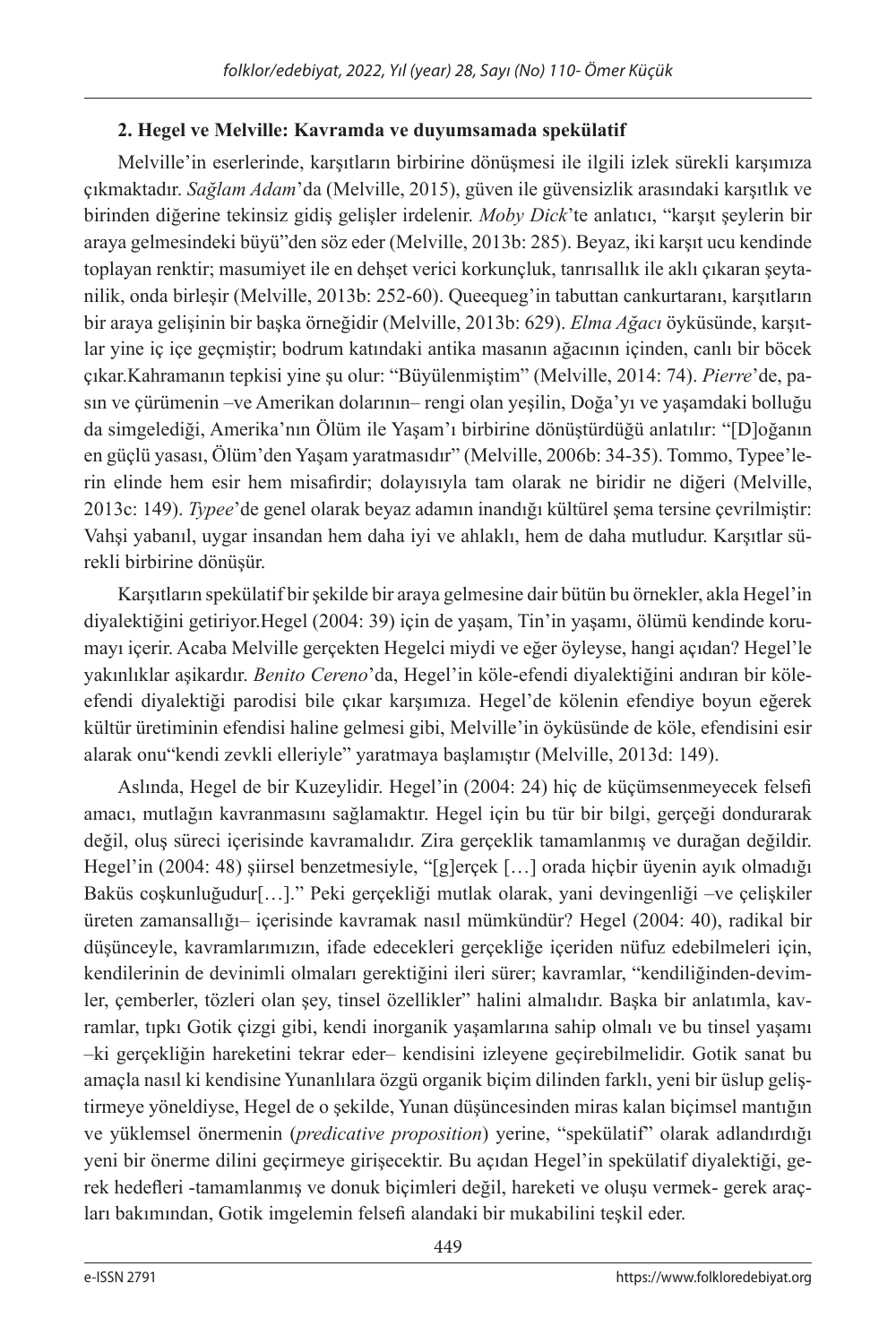Hegel'e (2004: 52) göre,"tümü de eşit ölçüde ölü Anlak ürünü ve dışsal bilgiler"den oluşan bir önermeler sistemi, mutlağın devinimlerini doğru şekilde kavrayamaz. Bu nedenle, Hegel (2004: 58), yüklemsel önermeye karşı, "spekülatif önerme" adını verdiği yeni bir ifade biçimini çıkarmak ister. Ancak Hegel'in "spekülatif önerme" ile neyi kastettiği o kadar da açık değildir. Literatürde, spekülatif önermenin tam olarak ne olduğu ve klasik önerme biçiminden nasıl farklılaştığı üzerine tartışmalar mevcuttur. Spekülatif önerme kavramını inceleyen araştırmacılar, spekülatif önermenin klasik önerme biçiminden ayrı bir önerme biçimi olmaktan ziyade, "önermenin spekülatif kullanımı" olduğuna hükmetmişlerdir(Beiser, 2019: 214; Lau, 2006: 62). Yine de, Hegel'in spekülatif cümleleri, anlama yetisi açısından afallatıcıdır: Klasik önerme biçimi, "gül kırmızıdır" (the rose is red) gibi bir yargı verirken, spekülatif önerme "kırmızı güldür" (the rose is *the* red) gibi afallatıcı bir özdeşlik verir. "Tanrı varlıktır" (Gott ist das Sein/God is the being), "edimsel olan evrenseldir" (das Wirkliche ist das Allgemeine/the actual is the universal) gibi cümleler, yine spekülatif bir tınıya sahiptir (Lou, 2006: 60-61). Bu cümeleler, yüklemin önünde belirli tanımlık bulunmasıyla, yüklemsel önermelerden ayrılır ve spekülatif özdeşlik önermeleri halini alır. Zira Hegel (2004: 58), yüklemsel önermelerin, içerik olarak özne ile yüklem arasındaki birliği kast etmek isterken, biçimsel olarak onları ayırdığını; böylece hakiki özdeşliğe ulaşamadığını belirtir. Oysa hem bu ayrımları korumak, hem de onları aşarak hakiki birliğe, spekülatif olana ulaşmak gerekmektedir. İşte, spekülatif ifade tarzının -bundan, Hegel'in güç anlaşılırlığıyla ünlü bütün felsefi üslubunu anlayabiliriz- hedefinin özne ile nesne, kavram ile varlık, düşünce ile yaşam arasındaki bu birliği zihinsel olarak deneyimletmek olduğu söylenebilir.

Spekülatif cümlelerin, yabancı tınılarıyla, anlama yetimiz üzerinde Gotik çizgiye denk bir etkileri vardır. Alışkanlık gereğisabit bir dilbilgisel özneye sabit yüklemlerin atfedilmesini beklediğimiz yerde, spekülatif cümlede dönüşümlü olarak birbirlerinin yerini alan hareketli terimlerle karşılaşırız; bundan böyle her yüklem, aynı zamanda öznedir; her özne, aynı zamanda bir nesnedir. Hegel (2004: 60), spekülatif olanın, "salt bu devimin anlatımı" olduğunu söyler. Bu devim içinde, özne ile nesne arasındaki ayrım ortadan kalkar; okur, kendini içerikten ayırt edemez hale gelerek gerçeğin içsel devimine, mutlağa içeriden katılır (Pahl, 2006: 242). Görmüş olduğumuz üzere, bu tam da Gotik sanatın ayırt edici vasfıydı: Bizi mesafeli ve rahat anlama yetimizin güvenli bölgelerinden kendi irademiz dışında çekip alarak dışımızdaki güçlü bir harekete, mutlağın hareketine katmak. Hegel'le birlikte, bu transandantal yaşamın amacı da daha açık hale gelir: Organik-üstü bir yaşamla dolu olan kavramlar, bizi tikel bilincimizin içe kapalılığından çıkararak bütüne, Tin'e katılmamızı ve kendimizi yeniden onun bir parçası olarak anlamamızı sağlar.

Hegelci diyalektiğin spekülatif uğrağında karşılaşılan durumun bir dengiyle, Melville'in edebi imgeleminde karşılaşırız. Bu kez, spekülatif deneyim kavramdan imgeye ve duyumsamaya aktarılmıştır. Melville'de, tıpkı Hegel'in spekülatif cümlelerinde olduğu gibi, karşıtlar, anlama yetimizi şoke edecek biçimde ansızın ve hiç beklenmedik yollarla birbirine dönüşür. Balina, aynı anda birbirine zıt iki kutupta, birbirinden kilometrelerce uzak iki yerde birden görülür. İlk bakışta, bunun olanaksız olduğu aşikardır. Ama belki de balinalar, Atlantik ile Pasifik'i birleştiren "kuzeybatı geçidini" biliyorlardır. Karşıtları birbirine bağlayan gizemli kuzey geçit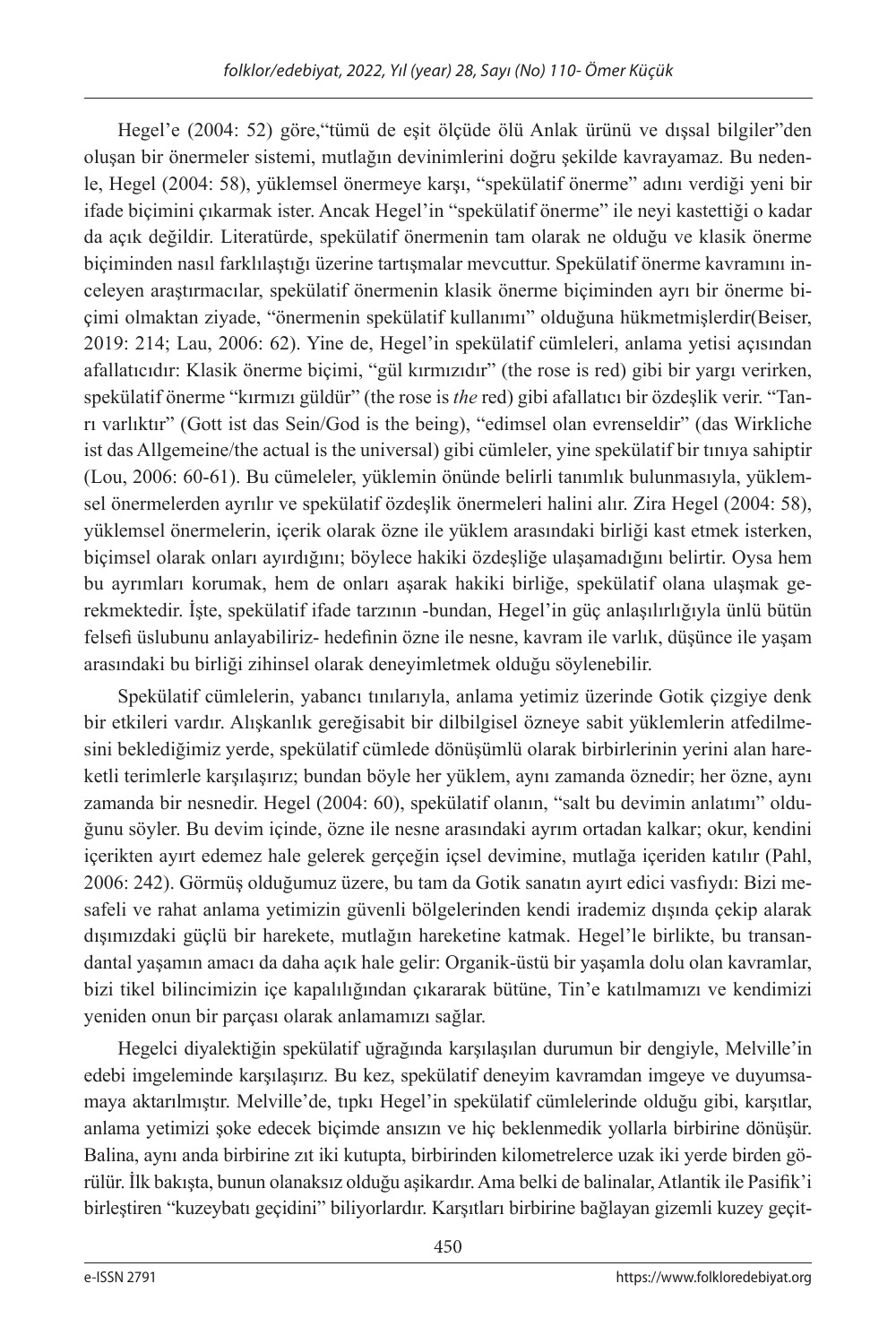leri, bir dağın tepesindeki gölün içinden okyanusta batmış gemilerin enkazının çıkarılmasına, Siracusa'daki bir çeşmenin sularının yeraltı yollarıyla ta Kudüs'ten gelmesine izin verebilir (Melville, 2013b: 246). Akıl almaz birtakım serüvenlerden sonra, düşman kralının özel bahçesi, Israel Potter için en güvenli sığınak olur (Melville, 2006a: 43). Yine benzer akılalmaz olaylar sonucu, kız kardeşi, Pierre'in karısı olur: "Kız mısın, kardeşim mi, karım mı, azize misin yoksa şeytan mı!" (Melville, 2006b: 475). Hegel'in cümleleri nasıl zihnimize alışılmadık blokajlar uygulayarak ayrık ve en uzak olanları birleştiriyorsa, Melville'in imgeleri de yeryüzünün büzülerek dertop olmasına ve birbirine en uzak köşelerinin birbiriyle bitişmesine yol açar.

Melville'in karşıtları alışıldık olmayan yollarla birleştiren imgeleri de Hegel'in spekülatif cümleleri gibi hayal gücümüzü ve anlama yetimizi zorlayarak sınırlarını aşmalarına yol açar. Rus biçimcilerin sanatın tanımı olarak gördükleri bu aşinalıktan çıkarma stratejisiyle, dünyanın yeni bir imgesi çıkar ortaya, olanaklı dünyalara bir yenisi eklenir. Yine de, bütün yakınlıklarına karşın, Hegel ile Melville'in vizyonları arasında sanki derin bir farklılık vardır. Bir yanıyla spekülatif sarhoşluğun ve sersemleticiliğin filozofu olan Hegel, diğer yanıyla halen dengenin, ölçünün ve aklı başında bilgeliğin filozofudur; "coşkunluk ve bulanıklığın Bilime üstün olduğunu" ileri sürenlere hiddetle karşı çıkar (Hegel, 2004: 26). Haddizatında Hegel, Alman klasisizminin akıl, ölçü ve ahenk yanlısı ideallerine bağlıdır. Kaufmann (2004: 20), Hegel'in Schiller'den "ahenkli bir bütün olarak insan" idealini devraldığını belirtir. Schiller, karşıt kutupları yeni bir birlik içinde uzlaştırma ve dengeye ulaştırmanın formülünü şu şekilde verir söz gelimi: "[G]örev, mevcut belirlenimi ortadan kaldırmak ve aynı anda korumaktır, bu da tek şekilde mümkündür: Başka bir belirlenimi ona karşı koyarak. Kefeler boşken dengededir, ama eşit ağırlıkla doldurulduklarında da dengededir" (Schiller, 1999'dan akt. Kaufmann, 2004: 25).

İki belirlenim, eşit güçle iki zıt yöne doğru çektikleri için, ikisi eşit kuvvetle yeni biçimin içinde varoldukları için, yeni biçim canlıdır; farklılıkların ya da karşıtlıkların sönüp gittiği boş birlik değildir. Yine de dingindir, zira kapsadığı karşıt belirlenimlerin ağırlığını nötralize eder. Denge, ahenk ve uzlaşı idealleri, Hegel ve onun asli ilham kaynakları olan Schiller ile Goethe'de başat ideallerdir. Bu anlamda, romantizmle tüm içli dışlılıklarına karşın, onlar klasisizmin bir parçasıdırlar (Kaufmann, 2004: 30). Hegel'in de Kuzeyli araçları klasisist bir hedefin buyruğuna verdiği söylenebilir. Onun felsefesi, irrasyonel aşırı hareketi (spekülatifi) içerse de, son kertede denge ve ölçüden yanadır. Oysa Melville, klasisizme ve rasyonalizme karşı evcilleşmemiş bir Gotik pathosun sanatçısıdır. Melville coşkunluğun, bilgiyi çaresiz bırakan bulanıklığın ve belirsizliğin şairidir. Melville'de karşıtların birbirine dönüşümü bir sentezde nihayetlenmez; akıl dışı hareket bir dengede duraklamaz. Karşıttan karşıta kayma hareketi bitimsizdir. Bütün bunlar, bizi Melville'in edebi görüsünü anlamak için Hegel'den başka bir filozofa müracaat etmeye sevk ediyor.

## **3. Spinoza ve Melville: Töz-Roman, oluşlar, düzenlemeler ve nihilizm**

Melville'in edebiyatını anlamaya yardımcı olabilecek Gotik ve spekülatif izlekler, Spinozacılıkta adeta birleşir. Spinoza, yirminci yüzyılda yeniden yıldızı parlamış ve bazen Hegel'e bir alternatif olarak (Deleuze, 2005), bazen Hegel'le daha karmaşık bir ilişki içinde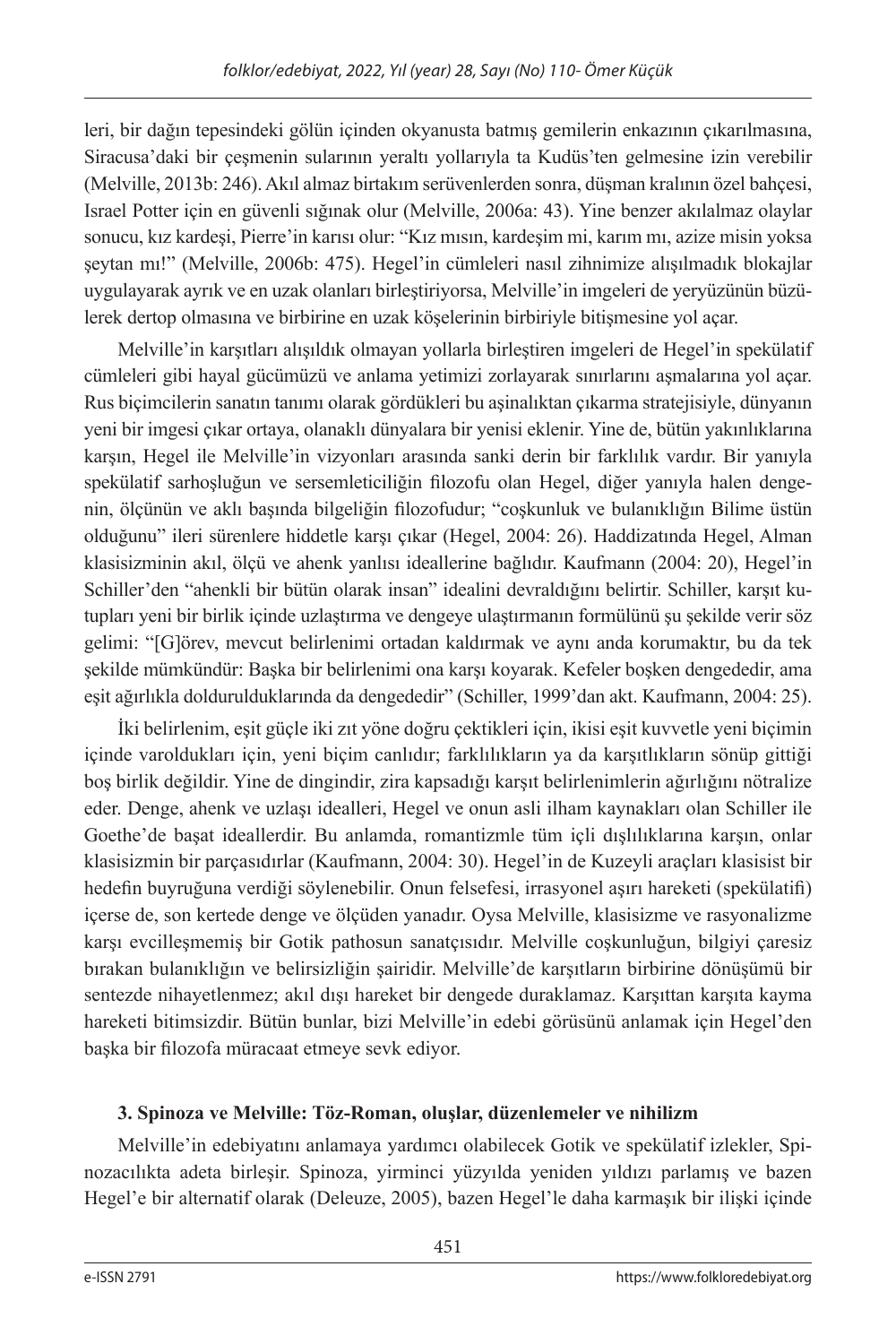(Macherey, 2013) ele alınmış ultra rasyonalist bir on yedinci yüzyıl filozofudur. Onun felsefesini en temel hatlarıyla, "*Deus sive natura*" (Tanrı ya da doğa) formülü ve bölünmez tek töze karşılık düşen sonsuz sayıdaki sıfat kavrayışı özetler.

Bilinen yegane sıfatlar uzam ve düşünce olsa da, tözün ya da Tanrı'nın sonsuz sayıda sıfatı vardır ve bunların her biri, tözün eksiksiz yetkinlikteki ifadeleridir. Töz kendini dünyadaki her bir varlıkta eşit ölçüde yetkin şekilde ifade eder. Her varlık, kendi sıfatında tözün ifadesi olmak bakımından onun bir parçasıdır. Dolayısıyla tözde bütün sıfatlar ve bütün varlıklar birleşir. Aslında Spinozacı tözün esrarengiz bir yönü vardır, zira "[t]özün özü, onu ifade eden sıfatların dışında varolmaz"; "[i]fade edilen, kendi ifadelerinin dışında varolmaz" (Deleuze, 2013: 42). Sıfatları dışında var olmayan tözün, bölünmeksizin farklı sıfatlara nasıl ayrılabildiği ilginç bir sorudur. Deleuze, bu muammayı çözebilmek için, "sayısal olmayan gerçek ayrım" gibi ilginç bir kavram yaratır. Gerçek ayrım, şeylerdeki bir bölünmenin eşlik etmediği bir ayrımdır (Deleuze, 2013: 33-40). Şeylerin içeriden farklanırken dışarıdan bir bütün olarak kaldığı tözün kendinde ayrımını kavramak için, Melville'in bazı imgeleri şaşırtıcı biçimde imdada koşar. Ahab'ın tutkusu, "ondan ayrı, bağımsız bir güç" haline gelir, öyle ki kendisi bile korkup kaçar ondan (Melville, 2013b: 267). Mürettebat balina pisliğinden amber çıkarırken: "[B]irdenbire bu pisliğin içinden, kötü kokular arasından, hafif ve güzel başka bir koku, tertemiz sıyrılıverdi; bir ırmağın başka bir ırmakla buluşup, onunla hiç karışmadan bir süre akması gibi" (Melville, 2013b: 493). Dışarıdan bir, içeriden ayrıdır bu ırmak(lar); tıpkı gökle deniz arasındaki ayrım gibi: "Ama gökle deniz arasındaki bu karşıtlık, içtendi yalnız. Dışarıdan bakınca, aralarında ince renk ve gölge değişiklikleri bulunduğu halde, gökle deniz bir bütün görünüyordu" (Melville, 2013b: 649).

Melville, Spinoza'nın töz olarak kavradığını, varlığın bütünlüğü olarak hisseder ve algılar. Varlıkların, içeriden ayrık kalmayı sürdürmekle birlikte, tözde nasıl birleşebileceğini anlamak için, Spinoza'nın fizik teorisine de başvurabiliriz. Spinoza, cisimlerin bir biçime ve şekle sahip olmak için sonsuz toplamlar halinde var olduğunu, eş deyişle yalnızca bileşik cisimler olarak var olduğunu düşünür. Bu bileşik cisimler, "hareketlerini birbirlerine ileterek" iletişim kurarlar (Spinoza, 2011: 201-3). Spinoza'nın fiziğinden ve töz kavramından yola çıkan Deleuze bu kavrayışı geliştirir. Deleuze (2005: 132), Spinoza'nın tüm sıfatlar için tek bir töz ya da tüm bedenler için tek bir Doğa kavrayışını, "üzerine tüm bedenlerin, tüm ruhların ve tüm bireylerin yerleştirildiği *ortak bir içkinlik planı*" olarak düşünmeyi önerir. Bu içkinlik planı, "bir kesit, bir arakesit, bir diyagramdır." İçkinlik planında, tamamlanmış bedenler, organlar ve biçimler, özneler ve nesneler değil, bütün bunların kendisinden oluşacağı biçim bulmamış unsurlar, anonim kuvvetler ve çizgiler ve bunlar arasındaki hız ve yavaşlık, hareket ve durağanlık ilişkileri ve düzenlemeleri yer alır (Deleuze, 2005: 133-37). Bu düzenlemelerde, insan, hayvan ya da yapay şeyler, aralarındaki ayrımlara karşın, birlikte titreşirler. İki biçim ya da bireyi oluşturan ilişkiler, içkinlik planı üzerinde bileşmeye başladığında, üst bir birey oluştururlar. Bunlar "ortak mefhumlar", "upuygun fikirler" ya da "oluşlar"dır: "Bir fikir ne zaman upuygun ise, benimki ve bir başkasınınki olmak üzere en azından iki bedeni, ilişkilerini bileşime soktukları görünüm altında, kesin olarak kavrar ('ortak mefhum')" (Deleuze, 2005: 44).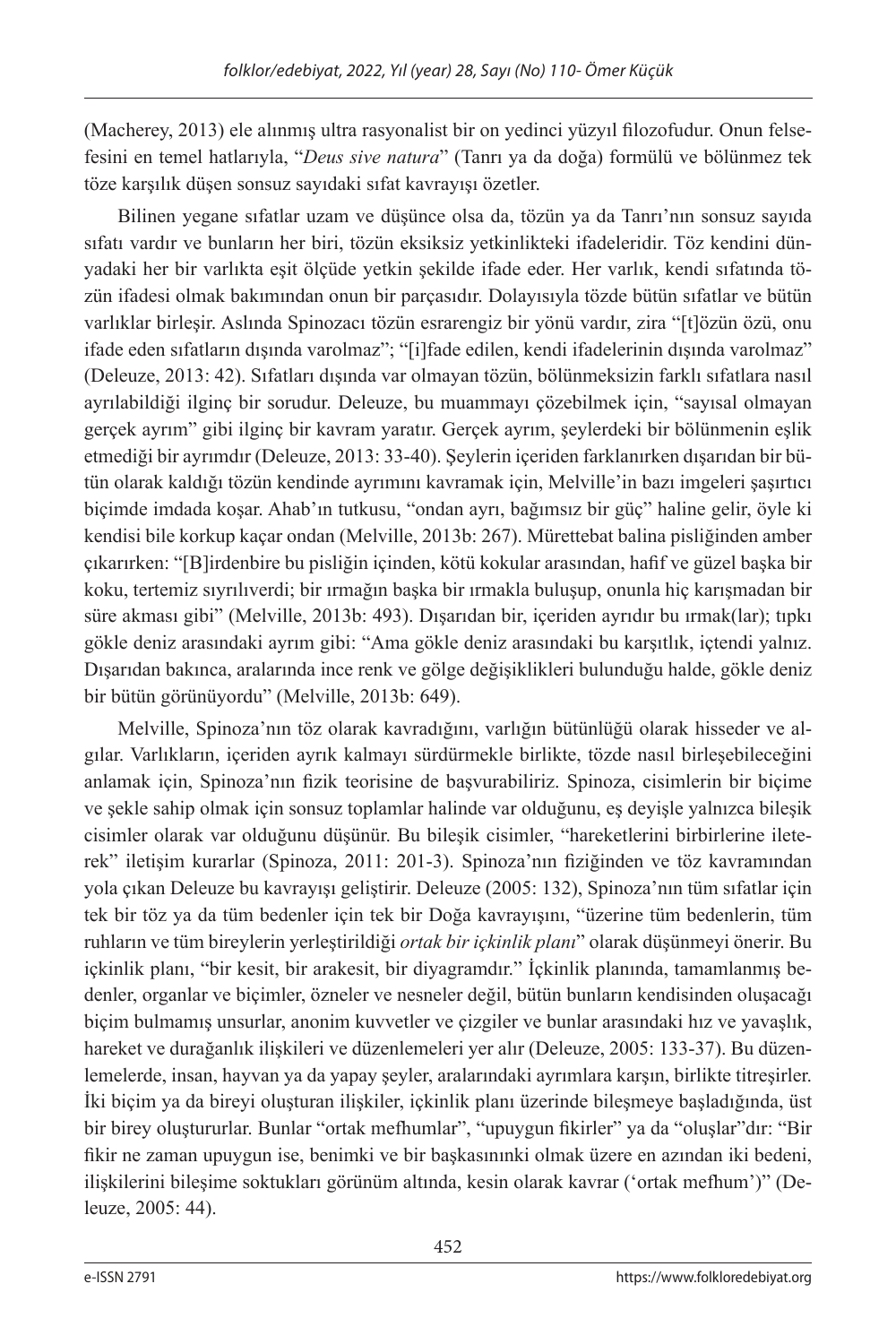Melville'in edebi imgelemini en iyi yansıtan felsefi vizyonun, Spinozacı içkinlik planı olarak töz olduğunu fark ederiz. Melville'in öykü ve romanları, içindeki tüm kahramanları ve insanlarıyla, denizleri ve peyzajlarıyla, araç gereç ve nesneleriyle birlikte, Spinozacı tözün ya da Deleuze'ün açımladığı şekliyle içkinlik planının üzerinde yer alıyor gibidir. *Moby Dick*, böyle bir içkinlik planıdır örneğin: İçindeki tüm varlıklar, tek bir töze aitmiş gibi birlikte titreşir; her varlık, diğerlerinin titreşimlerini, renklerini, parıltılarını taşır.Bütün varlıklar arasında gizemli rezonanslar ortaya çıkar ve sonunda hepsi, bütün roman-varlığı birleştiren tek bir tözde yankılanırlar.

En belirgin rezonans, romanın asıl kahramanları Kaptan Ahab ile Moby Dick arasındaki sürekli vurgulanan yakınlaşmadadır:Balinanın beyaz lekeleri, derisindeki kırışıklıklar ve izler, Ahab'ın boynundan aşağı inen beyaz lekede ve alnındaki çizgilerde devam eder; Ahab'ın soluk beyaz kemik bacağı, balinanın soluk beyaz renginde yankılanır. Moby Dick'in garip, yamuk çenesi ve kamburu, Ahab'ınkilerle karışır. Moby Dick ve Ahab, delice öfkeleri ve anlamsız kötülükleriyle, *iki ayrı bedende tek bir varlık* gibidir. Sonunda, Deleuze'ün tabiriyle iki varlık arasında birinden diğerine sürekli bir şeylerin geçip durduğu bir "ayırt edilemezlik bölgesi", "değiş tokuş kuşağı" ya da "oluş bloğu" kurulur:

"[İ]ki öğe arasında, karşılıklı farklılaşmalarından hemen önceki noktaya ermişler gibi, adeta bir *ayrımsızlık, ayırt edilemezlik, belirsizlik bölgesi* kurulur: Bu nokta, bir benzeşme değil, bir kayma, en uç noktada bir yakınlık, mutlak bir bitişiklik; doğal bir soy zincirlenmesi değil, doğaya karşı bir birleşmedir. Bu bir 'uzak Kuzey', 'Kuzey' bölgesidir. Bu, artık bir Mimesis sorunu değil, oluş sorunudur: Ahab, balinayı taklit etmez, Moby Dick olur, artık Moby Dick'ten ayırt edilemeyeceği yakınlık bölgesine geçer ve ona vururken kendisine vurur" (Deleuze, 2007: 100) [italik ve tek tırnaklar orijinalde].

Gizli yakınlıklar Ahab'la Moby Dick arasında değildir yalınzca; geminin diğer mürettebatı da Ahab'la gizli ve biçimlerini bozan bir yakınlık içine girmeye başlar. Ishmael dahil, hepsi onunla içten içe yabanıl ve tekinsiz bir yakınlık hissetmektedir (Melville, 2013b: 243). Delilik, Ahab'ın deliliği, gemideki herkese az çok bulaşır böylece (Melville, 2013b: 226). Tüm roman kişileri, istemeksizin ve bir yanlarıyla tiksinerek de olsa gizemli bir duygudaşlıkla birbirlerine bağlanır. Starbuck, "burgu" gibi içine girip aklını başından alan Ahab'a, "anlatılmaz bir bağ" ile bağlandığını ve ona yardım etmesi gerektiğini hisseder."Bir çelik halatla yedeğe almış, çekiyor beni. Hangi bıçakla keseyim bu halatı? Korkunç ihtiyar! […] İçimden başkaldırarak boyun eğeceğim ona; daha kötüsü, acıya acıya kin duyacağım ona" (Melville, 2013b: 229). Gotik bir zorbalıkla, kaynaşıp birbirinin içinde erimeksizin bileşen, hareketlerini birbirlerine geçiren bireyler... Sonunda, tireşimlerinsanlar ve yapay şeyler arasından geçerek tüm varlığı birbirine bağlamaya başlar. Tatlı tatlı yüzen geminin salıntısı Ishmael'e geçer, gemibu salıntıyı denizden almıştır, deniz de, "çözülemez Tanrı sırlarının akışından" (Melville, 2013b: 218).

Varlıkların ayrılıkları içindeki birleşiminden kaynaklanan titreşimlere ilişkin bu Spinozacı izlek,diğer yapıtlarda da karşımıza çıkar. *Bartleby*'de, dava vekilinin Bartleby ile duygudaşlığı böyledir söz gelimi. Bartleby'nin esrarengiz "yapmamayı tercih ederim" sözü, biçimlenmemiş bir ifade özelliği olarak, ofisteki diğer memurlara ve dava vekiline de bulaşır ve istemsizce bu sözü yankılarlar (Melville, 2013a: 40). *Bekar Kızlar Cehennemi*'nde, sürekli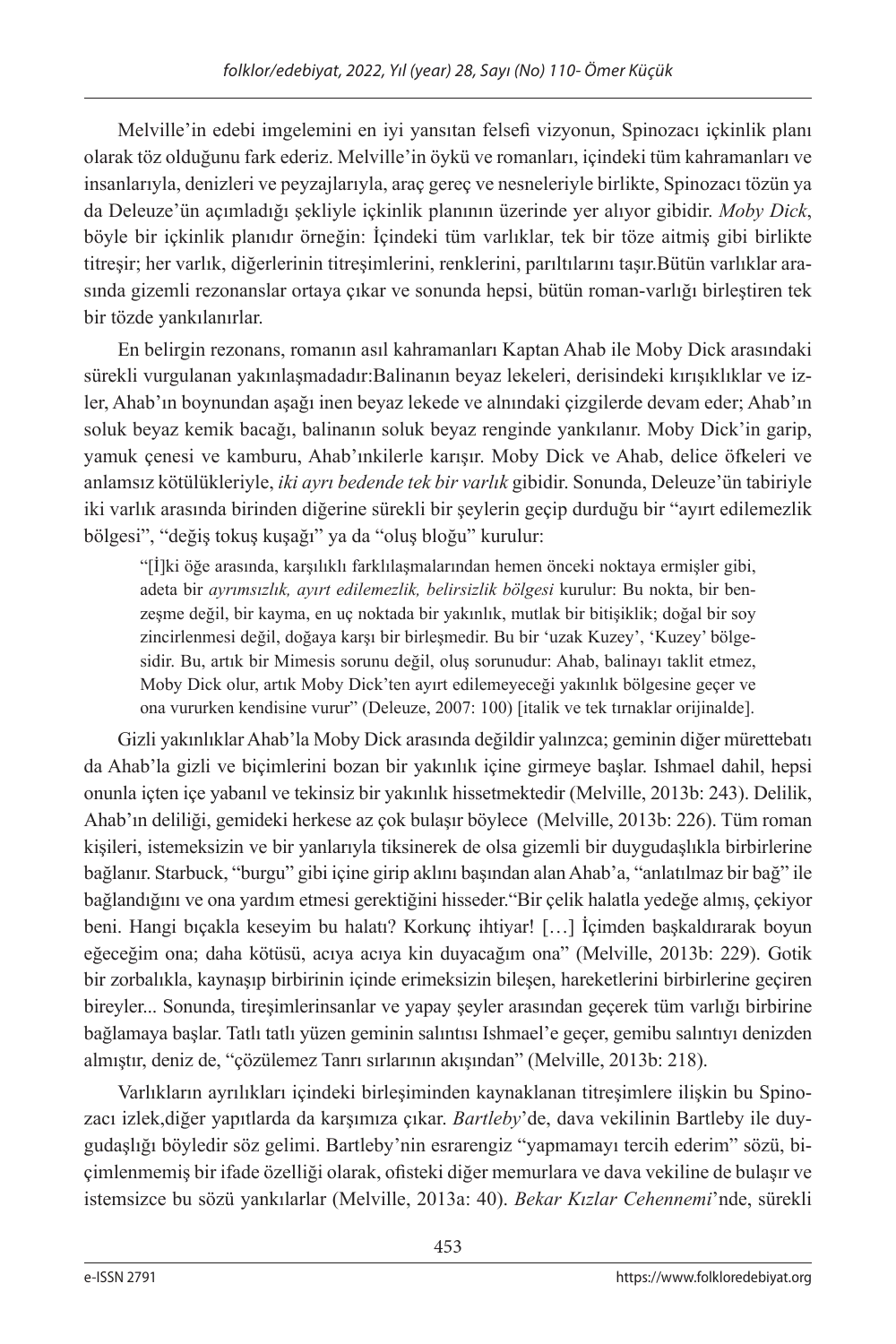beyaz kâğıt parçalarıyla uğraşan işçi kızlara, sonunda soluk kâğıt beyazı bir renk bulaşır (Melville, 2014: 42). *Pierre*'de, yüzlerdeki ve resimlerdeki ifade özellikleri,sürekli hareketlidir ve biçimlerden bağımsızlaşarak, babadan kıza geçer dururlar (Melville, 2006b: 161). Seslerden öksürükler, tıslamalar kopup kaçar, görüntüler bile ait oldukları şeyin sesinden firar eder (Melville, 2006b: 85).

Henüz biçimlenmemiş ya da ait oldukları biçimlerden kopmuşifade öğelerinin aralıksız hareketleri ve uçuşup durmaları nedeniyle, Melville'de bütün varlıklar oluş halindedir; ya olağan biçimleri bozulmuştur, ya henüz biçim almamıştır ya da iki biçim arasında havada asılı kalmış durumdadır ve sürekli titreşirler. Hayvan, bitki, kadın ve azınlık oluşlar tüm eseri kateder. *Moby Dick*'te ejdarhalarla balinalar "garip bir biçimde karışır, birbirinden ayırt edilemez olurlar" (Melville, 2013b: 442). *Asil Horoz Beneventano'nun Ötüşü*'nde, horozu hayranlıkla dinleyen ve peşine düşen adam, giderek bir horoz-oluşa girer: "[S]evinçli ve meydan okuyan ötüşün sesiyle ruhum da bir horoza dönüşüyor" der ve ardından ötmeye başlar (Melville, 2014: 176). Claggart'ın gözleri, Billy Budd'a iftira attığı an, olağanüstü bir değişikliğe uğrar, koyu menekşe renkleri bulanır ve mora çalan kül rengine döner; "insanlık silinip yerine, pek derin sularda yaşayan, henüz kitaplara geçmemiş bazı yaratıkların donuk, fırlak gözlerindeki anlaşılmaz bakış" gelir (Melville, 1999: 97). Bütün bunlar bir benzetmeden ötedir:Penguen, ne balıktır, ne insan, ne de kuş; bu üç biçimin her birinden belli özellikler taşımakla birlikte, hiçbirinde yuvasında değildir, o adeta doğa ananın utanarak kutup bölgelerine sakladığı "biçimsiz çocuğu"dur (Melville, 2013d: 230-31).İsabel bitki olma arzusunu dile getirir:

"[B]en mutluluk için dua etmiyorum, huzur için dua ediyorum –hareketsiz kalmak için– kendimi bir bitki gibi hissedebilmek için, yaşamın peşinde koşmadan onu özümseyen, bireysel duyumları olmadan var olan bir bitki gibi olmak. Bireysellikte tam bir huzur bulunamayacağını seziyorum. Onun için bir gün her yerde bulunan ve bütün yaratıklara can veren ruhun bir parçası olmayı, ona katılmayı umuyorum." (Melville, 2006b: 169)

Oluşlar, varlıkların kendi kapalı biçimlerini kırarak dışarı sızma, bütüne ya da töze katılma yollarıdır. Oluşlar deneylerdir; Melville okumak, olağan algı kalıplarımızı kırar, şeyler arasındaki farklı titreşimleri hissetmemizi, tehlikeli yakınlaşmaları bizzat deneyimlememizi sağlar. İfade öğelerinin varlıklardan kaçıp kurtulmasıyla, yerleşik organizasyon biçimleri çöker, yersizyurtsuzlaşır ve varlık yenilenir. Edebiyat, dünyaya yeni bir başlangıç olur. Ancak Melville'de oluşlar hızla salt biçimsizliğe ve kaosa doğru ilerler; Melville (2013d: 221), "*[ş] ekilsizliğin bütün dehşet verici çeşitleri*"ni kucaklar zira. Bütün biçimler belirsizleşir; biçimsizlik ve belirsizlik, Melville'in mottoları haline gelir. Şeylerin biçimlerine dair kesin olan hiçbir şey söylenemez olur: Balinanın biçimi bilinemez söz gelimi, resmi de yapılamaz. Yalnızca "canlıyken biçimi üstüne aşağı yukarı bir fikir edi[nilebilir]" (Melville, 2013b: 336). Koca kafası, bakanın bulunduğu konuma göre değişik biçimler alır (Melville, 2013b: 410). Bu biçimsizliği, biçim-dışılığıyla balina, tözün anlamsız azametini, tanrının belirsizliğini çağrıştırır, onun simgesi olur (Melville, 2013b: 426-61).

Dünyanın derinlerinde her şey karmaşıklaşır, içiçe geçer ve barok bir şekilde bulanıklaşır. Tözün kaosuna yuvarlanırız. Hegel, Spinoza'nın tözünü, şeylerin ve bilincin tüm ayrım ve belirlenimlerinin içinde eriyerek yitip gittiği "yokluğun uçurumu"olarak nitelemiştir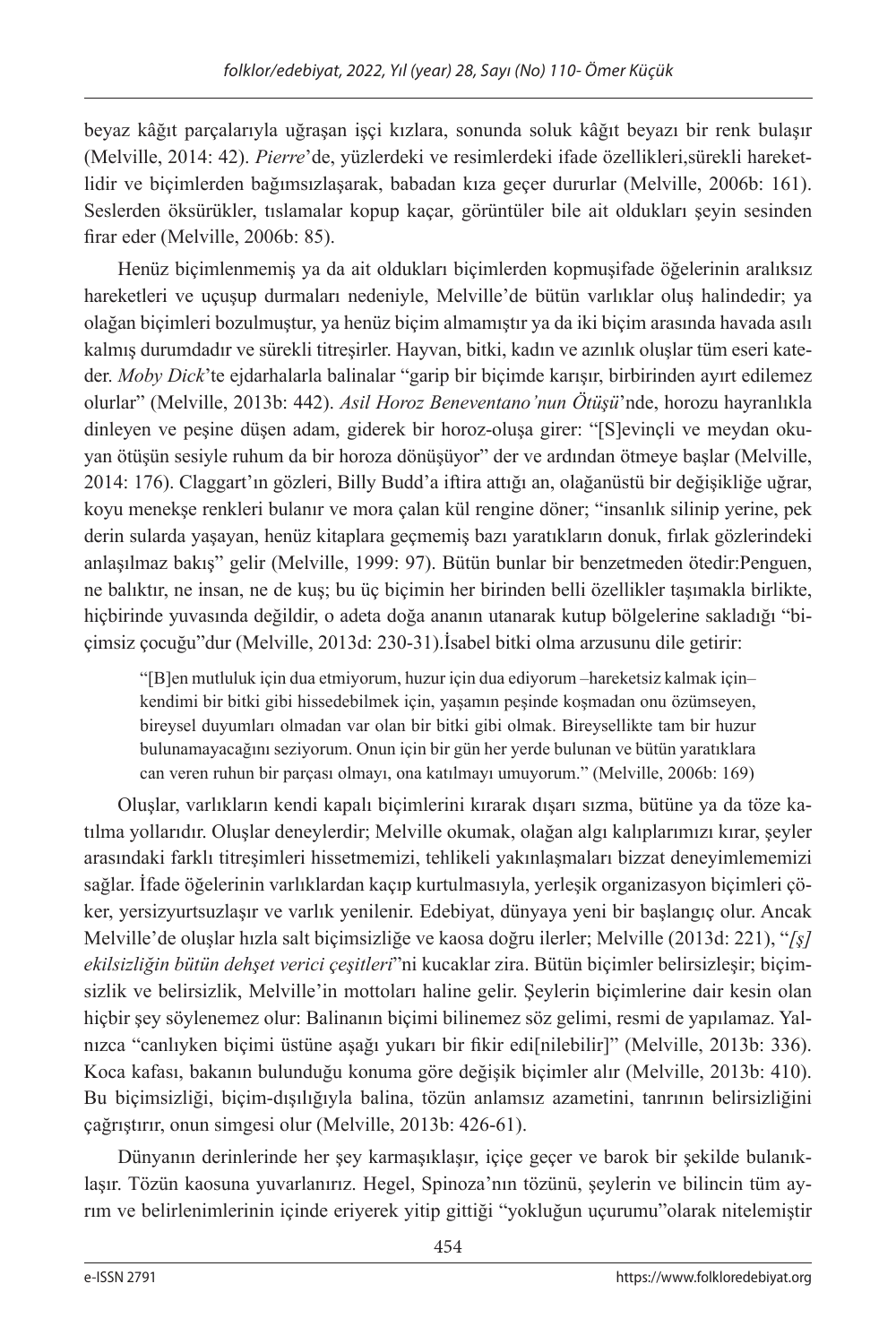(Macherey, 2013: 39). Macherey'e (2013: 34) göre, "belirlenimlerin bir kaynağı olarak kendini gösteren töz, aynı zamanda kendi içinde bir belirlenim hiçliğidir, çünkü her belirlenimi önceleyen ve koşullayan belirlenimsizdir." Spinoza'nın tözü, bizi "mutlak akılcılık ile saçmaya dair belirli bir his arasındaki derin bağ" ile yüzleştiren modernist bir tınıya sahiptir (Ramond, 2014: 110). Bütün bunlar, Melville'in edebi görüsü ile Spinoza'nın felsefi görüşünü derinden bir şekilde yakınlaştırır.

Nihayet, bilinmezin kaosusun dibinde, nihilizmle karşılaşırız. Melville'de en sık karşılaşılan izleklerden biri nihilizmdir. Melville'in eserlerinde karşımıza sıkça çıkan, hareketsiz bir şekilde boşluğa bakan kahramanlar nihilizmin sembolik figürleridir. Bu kahramanların en ünlüsü, Wall Street'teki ('Duvar' Caddesi) ofisin karşısındaki beyaz duvara saatlerce bakan ve hiçbir şey "yapmamayı tercih eden" Bartleby'dir (Melville, 2013a: 15). Ancak dikkat edildiğinde, donakalma huyunun başka karakterlerde debir nihilizm tohumu gibi hep var olduğu fark edilir: Ahab, sık sık, hareketsiz bir şekilde uzun saatler boyunca ıssız okyanusa bakar durur. *Bekar Kızlar Cehennemi*'nde, beyaz hamurdan boş kağıtlar yapan ve zamanla kendi gözleri de boş bakmaya başlayan işçi kızlara atıfla, Locke'un insan zihninin "boş bir levha" olduğu yönündeki sözlerini aktarır anlatıcı (Melville, 20014: 42). Kaptan Vere, "dalgın dalgın kapkara sulara ve açıklara" bakar sık sık (Melville, 1999: 45). Pierre, tüm yaşadıklarından sonra, "mutlak ıssızlık"tan başka hiçbir şeyden tat almaz olur; nerede olduğunu bilmez, yaşadığını gösteren hiçbir şey hissetmez içinde, hatta gözleri bile görmez olur (Melville, 2006b: 448). Zenci kölesi tarafından tutsak alınan Don Benito, buz gibi durur; sürekli donukluk gösterir (Melville, 2013d: 93-98). Onlara ne olmuştur? Neden bu hale gelmişlerdir? Deleuze bu figürlere "özgünler" demektedir:

"Her özgün, açıklanabilir tüm biçimleri aşan güçlü bir yalnız Figürdür: İmgesiz bir düşüncenin, cevapsız bir sorunun, aşırı ve usallığı olmayan bir mantığın inatçılığının belirtisi olan ışıl ışıl ifade özellikleri saçar. Yaşam ve bilgi figürleri olarak, açıklanamaz bir şeyi bilirler, akıl sır ermez bir şeyi yaşarlar." (Deleuze, 2007: 106)

Bu "aşırı ve usallığı olmayan mantık", Spinozacı tözün uç noktaya dek giderek akıl dışına sıçrayan ultrarasyonalizminden başka bir şey değildir. Tözün ardında ne vardır peki? İçkinlik düzleminin asıl devindiricisi nedir; onu çatan enerjinin kaynağı nerededir? Yaşamı devingenleştiren, birbirinden alabildiğine uzak kaynaklar ve pazarlar arasında bağlantılar kuran ve her şeyin meta olmak bakımından eş değerliliğini tesis ederek hammaddenin sonsuz dönüştürülebilirliğini sağlayan kapitalist üretim biçimi2 , içkinlik düzleminin ardında kendisini hissettiriyor gibidir. Geliştirilmeye açık bir fikir olarak, kapitalist üretim güdüsünün, hem genç Melville'i gemi mürettebatı olarak maceralara sürükleyen, hem de en asli edebi imgelerini ona bahşeden sosyal güç olduğu ileri sürülebilir. Melville'de, bütün biçimlerin kendinden çıktığı ve bütün biçimleri kendinde saklayan Spinozacı töz, varlığın arkhesi, *Moby Dick*'teki tüm bireysel özelliklerin içinde eridiği ve kendisinden çok farklı şeylerin yapıldığı "ispermeçet yağı" ya da *Bekar Kızlar Cehennemi*'ndeki üzerine her şeyin yazılabileceği"kağıt hamuru", esasen kapitalizmin işlediği birer hammadedir. Melville'in romanları da Hegel'in felsefesi gibi, kapitalist modernliğin açtığı olanaklarla varlığın tüm çeşitliliği içinde kucaklandığı ansiklopedik bir bütündür. Ancak belki de Hegel'le aralarında geçen elli yılda, akla ve bilgiye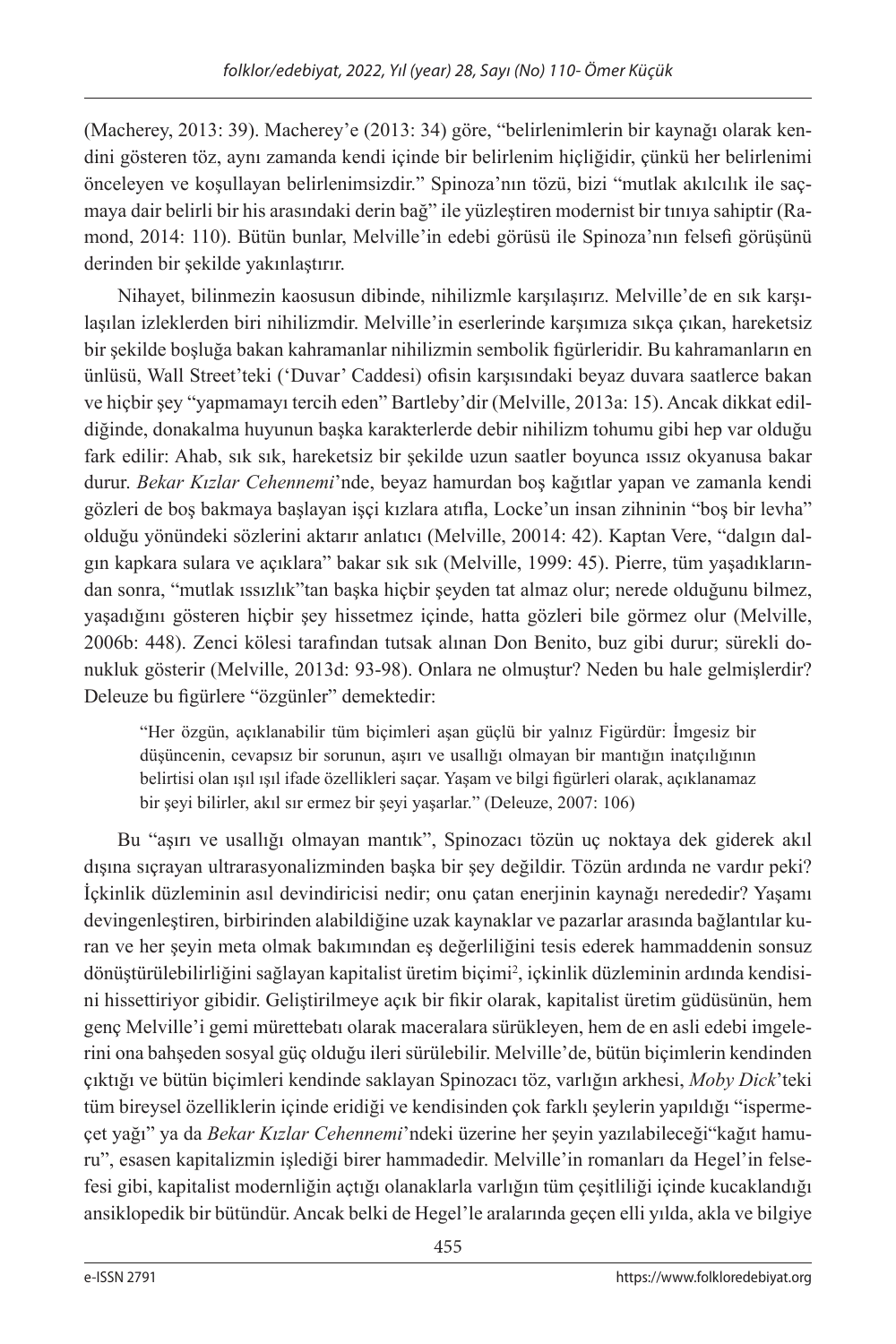mutlak inançtan Lukács'ın (2000: 21-52) sanatsal modernizmin temsilcisi olan yazarlarda gözlemlediği ontolojik güvensizliğe geçiş yapılmıştır. Melville gerçekten de, edebiyatında hayvan ve bitki oluşların alabildiğine yoğunluğuyla Kafka gibi modernist yazarları önceler. Bütün bunlar bir yandan varoluşun anlam zenginliğini, bir yandan da insan varoluşunun anlamsızlığını ve mevcut haliyle "insandan" kaçışın (yabanıllığa, okyanuslara, ya da bitki ve hayvanlara) zorunluluğunu hissettirir.

## **Sonuç**

Melville'in edebi yaratıcılığı, akla bir meydan okuma içerir. Bu nedenle onun edebi yaratıcılığını ve edebi görüsünü anlamanın anahtarı, akılcı ve ılımlı dünya görüşünün nüfuz edemediği sanatsal biçim geleneklerinde aranabilir. Bu çerçevede, Melville'in edebi yaratıcılığını Gotik ve Barok gibi Kuzeyli biçim dilleriyle ilişkilendirerek anlaşılır kılmayı denedim. Kuzeyli biçim dilleri, güneyin akılcı, duyumsal ve ılıman sanat üsluplarına karşıt bir kutup oluşturur. Worringer, Gotik üslubu, Antik Yunan'ın organik üslubunun ve Antik Mısır'ın geometrik-soyutlayıcı üslubunun garip bir alaşımı olarak yorumlamıştır. Gotik üslupta, soyut olanın adeta zorla canlandırılmasıyla karşı karşıya kalırız. Böylece Gotik biçim, aşırı güçlü, organik olmayan, neredeyse tinsel bir yaşama sahip olur. Sürekli engellerle karmakarışık bir rota çizen Gotik çizgi, güçlü yaşamsallığını kendisini izleyenin iradesine zorla dayatır. Melville'de, tehlikeli bölgelerde dolaşan, başına buyruk bir şekilde ilerleyen ve izleyenin iradesini cebren ele geçirerek kendi akıldışı hareketine zorlayan Gotik çizginin inanılmaz çeşitlilikte örnekleri olduğunu gördük. Büyük canavarın peşinde okyanusta oradan oraya sürüklenen gemiler, gizemli adalarda tehlikeli uçurumlarda ilerleyen maceracılar, ölüm tehlikesiyle dolu karman çorman balina halatları; Melville'in edebi imgeleminin bu en başat figürleri, Gotik çizginin sembolleri gibidir. Yine aynı şekilde, Melville'de bütün olayların gölgeli ve barok bir sahnede geçtiğini, biçimlerin açık seçik görülmekten ziyade karanlıklar içinden kısmen belirdiğini ve çoğu kez de bulanıklık içinde kaldığını gördük.

Melville'in edebi imgelemini Hegel'in spekülatif diyalektiğiyle ilişkilendirmek, hem Melville'de karşıtların spekülatif bir şekilde bir araya gelmesiyle ilgili sıkçakarşımıza çıkan durumu, hem de akıl dışılık izleğini daha derinden aydınlatmaya yardımcı oldu. Antik Yunan'dan miras kalan asli akılcı işlemciyi, mantıksal önerme biçimini reddederek "spekülatif cümle" adını verdiği yeni bir ifade türü geliştirmeye girişmesi bakımından, Hegel de bir Kuzeylidir. Hegel'in spekülatif cümlelerinin, anlama yetisini şoke ederek düşünceyi mutlakla içeriden birleşmeye zorlaması itibarıyla Gotik çizginin vasıflarını sergilediğini gördük. Karşıtları şaşırtıcı yollarla birleştiren Melville'in edebi imgeleri, spekülatif etkiyi imgeselduyumsal bir alana aktarır; böylece tıpkı Hegel'in felsefi üslubu gibi, tikel aklı kendi ufkunun ötesine taşımaya, dışarıya ve ötekine açmaya hizmet eder. Ancak akıl dışı Kuzeyli araçları tekrar klasisist bir idealin buyruğuna veren Hegel'in aksine, Melville'de hareketin dengeden ve ölçüden uzak olduğu, dünyanın mutlak kavranışının da olanaksız olduğu ortaya çıkar.

Son olarak, Melville'in edebi görüsünü akıl ile akıl dışı arasında daha içli dışlı bir ilişkiye olanak tanıyan Spinozacı töz kavrayışıyla ilişkilendirmeyi denedim. Çağdaş Spinoza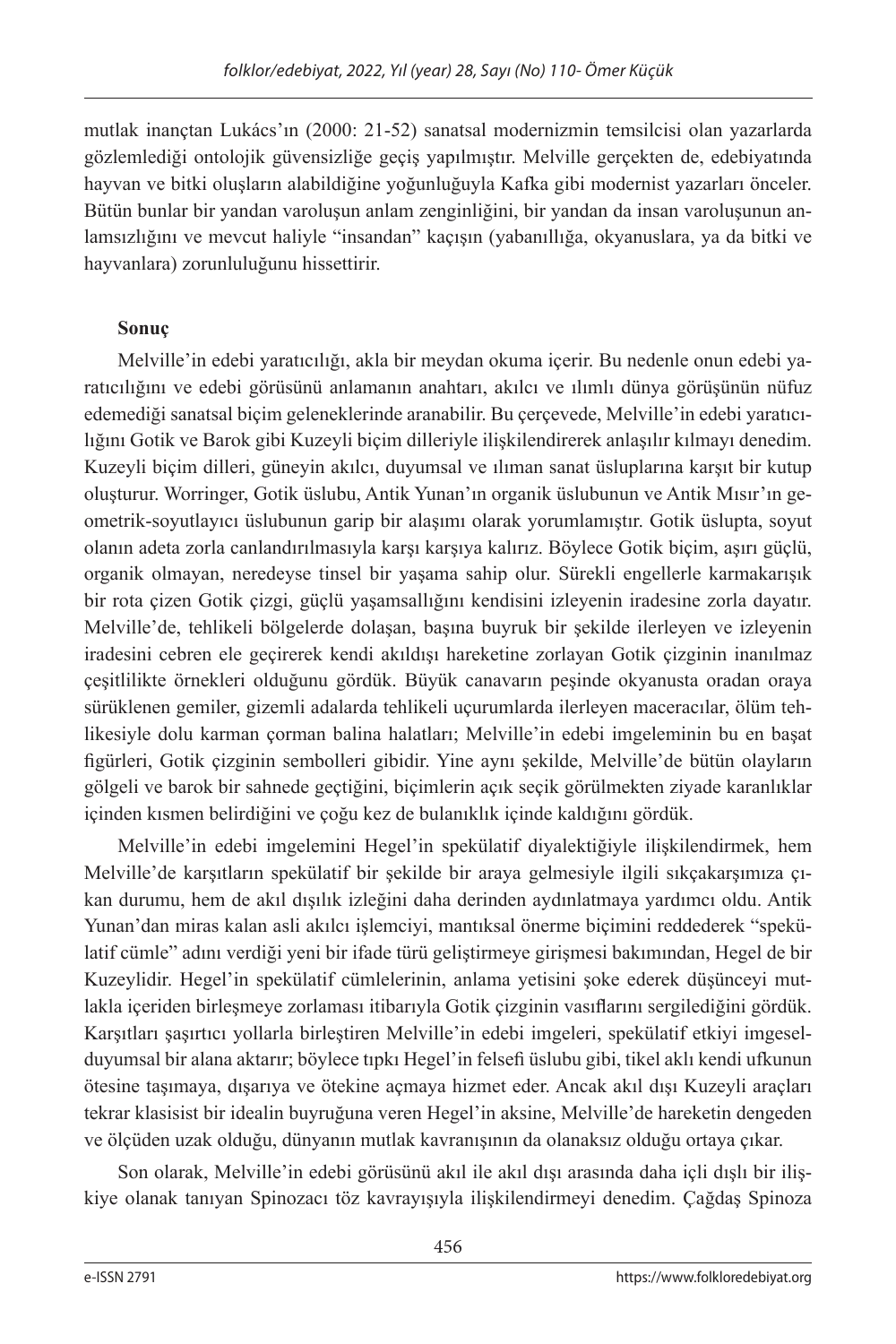yorumcusu Deleuze'ün kavramlarının da yardımıyla, Spinozacı dünya görüşü Melville'deki birçok izleğin aydınlanmasına vesile oldu. İlk olarak, Melville'in romanlarında konu, bir olay ya da kahramandan ziyade, bütünlüklü bir ontolojik saha ya da bir içkinlik düzlemidir; söz gelimi, içindeki kabileleriyle, mürettebatıyla, kültürüyle, insanları, bitkileri ve hayvanlarıyla, alet edevatları ve yeryüzü şekilleriyle bir ada-varlık ya da bir gemi-varlık. Melville, insan ile insan olmayan arasında bir ayrım gütmeden, bu içkinlik düzleminde kadraja giren hemen her öğenin "hikayesini" anlatır. İnsanın hikayenin merkezi öğesi olarak sahip olduğu ayrıcalıklı konumunu yitirdiği Spinozacı bir dünyadır bu. Bu içkinlik düzlemindeki tüm unsurların, birbirleriyle ilginç rezonanslara sahip olduğu, Deleuze'ün tabiriyle "oluşlar" ya da "düzenlemeler" husule getirdiği ve nihayetinde Spinoza'nın tözü gibi birlikte-titreştiği ortaya çıkar. Melville okyanuslardaki ya da egzotik adalardaki gizemli varlıklarla yaşanan oluşlar sayesinde, kendi toplumundan ve onun şekillendirdiği haliyle "insan"dan kaçışın yollarını inşa etmiştir. Bu haliyle edebiyat, bizzat mevcut toplumun, modern kapitalist toplumun açtığı olanaklarla bu toplumdan kaçışın ve bu kaçış içinde toplumun egemen örgütlenme şekillerini kaçırmanın bir aracı olur.

Görsel sanatlar, edebiyat ve felsefe gibi birbirinden farklı kültürel biçimler arasında kurulan biçimsel benzeşim ve eşmantıklar, hem Melville'in edebi yaratıcılığının gizlerini ve hedeflerini bir parça daha aralamaya yardımcı olmuşur, hem de modern kültürel manzaranın daha geniş bir kavranışına ulaşmaya. Melville'in edebi yaratılarında da, Hegel'in spekülatif diyalektiğinde de, Spinoza'nın anlamsızlığa temas eden ultra rasyonalizminde de, tıpkı kendilerini önceleyen Gotik ve barok sanatta olduğu gibi, nesnelerin görünürdeki ayrıklığını ve tekilliğini aşan, şeyleri tekrar birleşiren hareket, zor yoluyla gerçekleştirilmiştir. "Bütünlük", modern anlatılarda zorlama ve yapay şekilde, akla aykırı araçlarla sağlanabilmektedir. Bu sonuç, Lukács'ın *Roman Kuramı*'ndaki teşhisini bir kez daha doğrular. Lukács'a göre, modern bir biçim olan romanda, antik bir biçim olan epiğin aksine, bütünlük verili değildir, aksine zorla kazanılmak zorundadır; zira kapitalist uygarlık, mübadele değerini tüm insani ilişkilere dayatarak hayatın anlamlı bütünlüğünü sonsuza dek yok etmiştir. Böyle bir dünyada insanın umabileceği belki de tek şey, Melville'in kahramanlarının bitkilerle, hayvanlarla, dünyanın farklı parçalarıyla küçük anlarda yaşadığı oluşlara benzer akla aykırı ve geçici mutluluklardır.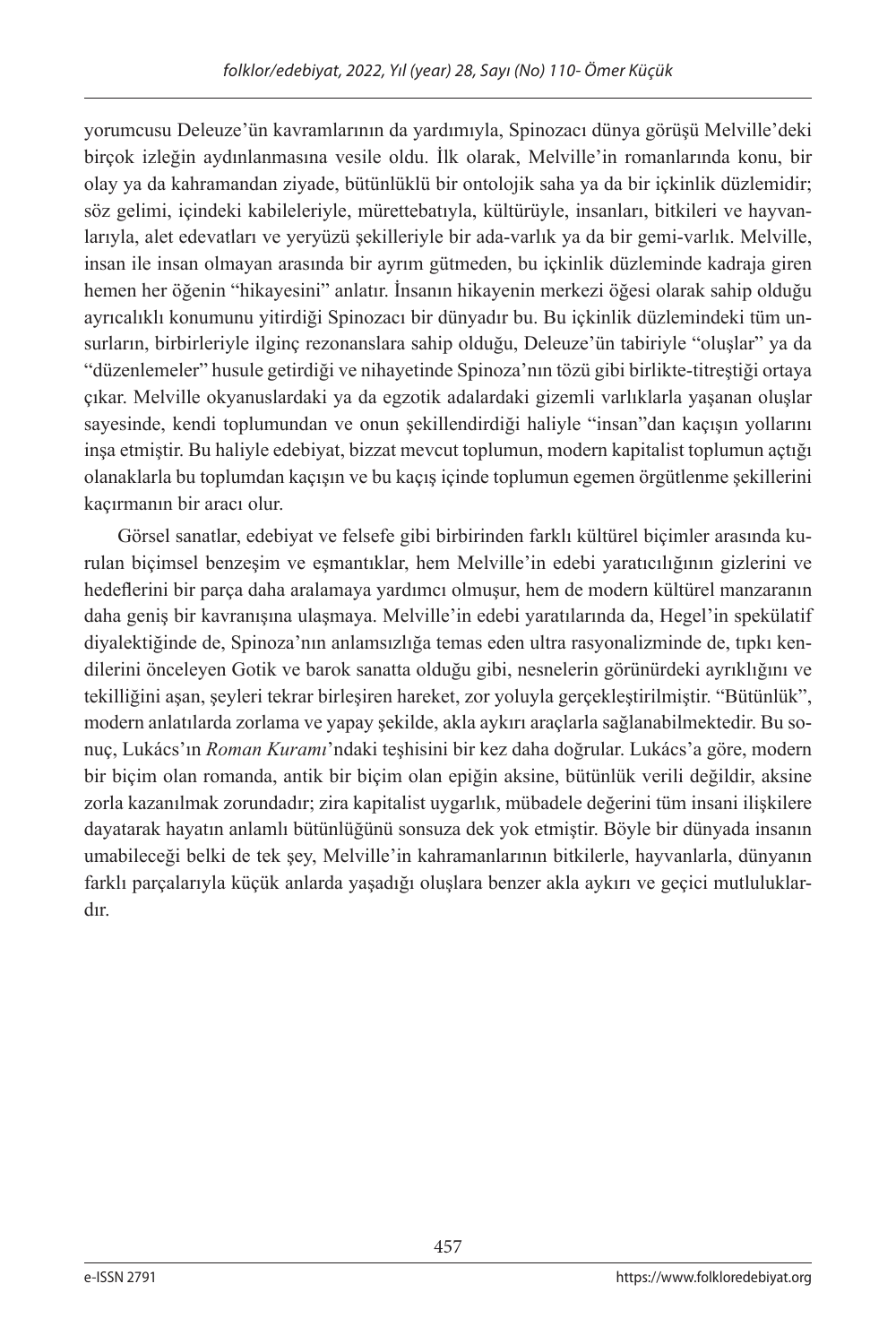### **Notlar**

- 1 Lukács (2000: 21-52), kapitalist mübadele ilişkilerinin bütün insani ilişkilere yayılması nedeniyle dünyanın anlamsızlaştığını, bunun modernist edebiyattaki yansımasının da dünyada yaşamı için ahlaki eylem temeli bulamayan kahraman olduğunu ileri sürer.
- 2 Kapitalist üretim biçiminin, küresel çapta bir eş değerlikler sisteminin ve nihai olarak da, tüm nitelik ve farkl lıkların çöktüğü bir kültür endüstrisinin üretimi olarak çözümlemesi için bkz. (Adorno ve Horkheimer: 2014).

#### **Araştırma ve Yayın Etiği Beyanı**

Bu makale tamamıyla özgün bir araştırma olarak planlanmış, yürütülmüş ve sonuçları ile raporlaştırıldıktan sonra ilgili dergiye gönderilmiştir. Araştırma herhangi bir sempozyum, kongre vb. sunulmamış ya da başka bir dergiye değerlendirilmek üzere gönderilmemiştir.

#### **Research and Publication Ethics Statement**

This is a research article, containing original data, and it has not been previously published or submitted to any other outlet for publication. The authors followed ethical principles and rules during the research process. In the study, informed consent was obtained from the volunteer participants and the privacy of the participants was protected.

#### **Yazarların Makaleye Katkı Oranları**

Bu makaledeki birinci yazar % 100 düzeyinde çalışmanın hazırlanması, veri toplanması, sonuçların yorumlanması ve makalenin yazılması aşamalarına katkı sağlamıştır.

#### **Contribution Rates of Authors to the Article**

The first author in this article contributed to the 100% level of preparation of the study, data collection, interpretation of the results and writing of the article.

#### **Destek Beyanı**

Bu çalışma herhangi bir kurum veya kuruluş tarafından desteklenmemiştir.

#### **Support Statement (Optional)**

There is no conflict of interest between the authors of this article.

#### **Teşekkür (İsteğe bağlı)**

**Acknowledgement (Optional)**

#### **Çıkar Beyanı**

Çalışma hazırlanırken; veri toplanması, sonuçların yorumlanması ve makalenin yazılması aşamalarında yazarlar arasında herhangi bir çıkar çatışması durumu söz konusu olmamıştır.

#### **Statement of Interest**

There is no conflict of interest between the authors of this article.

#### **Kaynakça**

Adorno, T. W. (2012). *Edebiyat yazıları* (3. baskı). (S. Yücesoy ve O. Koçak, Çev.) Metis.

Adorno, T. W. ve Horkheimer, M. (2014). *Aydınlanmanın diyalektiği. felsefi fragmanlar* (1. baskı). (N. Ülner ve E. Ö. Karadoğan, Çev.) Kabalcı.

Altuğ, T. (1989). *Kant estetiği* (1. baskı). Payel.

Beiser, F. (2019). *Hegel* (1. baskı). (S. Bayazit, Çev.) Alfa.

Deleuze, G. (2005). *Spinoza. Pratik felsefe.* (U. Baker, Çev.) Norgunk.

Deleuze, G. (2007). *Kritik ve klinik* (1. Baskı). (İ. Uysal, Çev.) Norgunk.

Deleuze, G. (2013). *Spinoza ve ifade problemi* (1. Baskı). (A. Nahum, Çev.) Norgunk.

Forster, E. M. (2014). *Roman sanatı* (1. Baskı). (Ü. Aytür, Çev.) Milenyum.

Girard, R. (2013). *Romantik yalan ve romansal hakikat. edebi yapıda ben ve öteki* (2. Baskı). (A. E. İldem, Çev.) Metis.